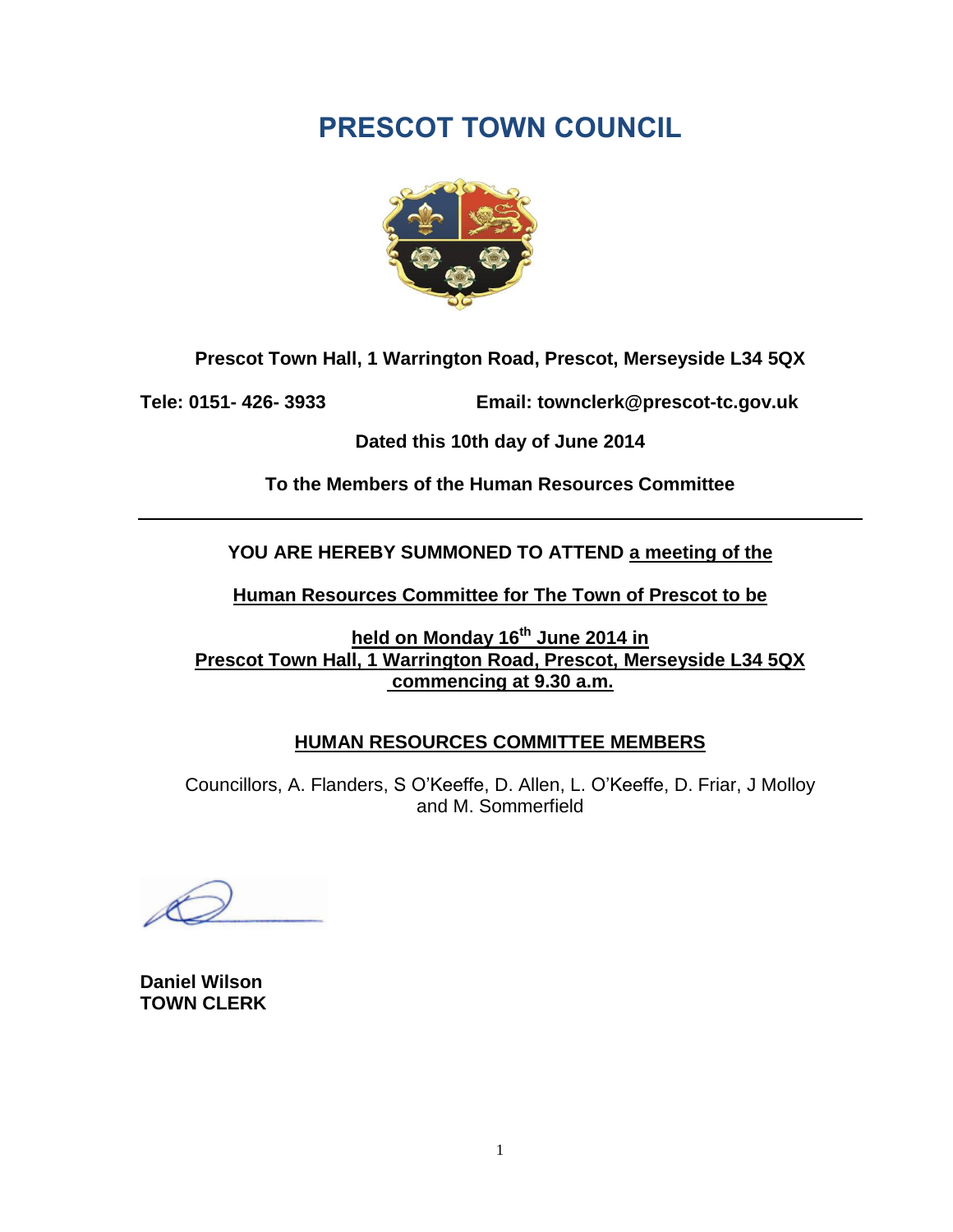### **A G E N D A**

### **1. TO RECEIVE NOMINATIONS FOR THE POSITION OF CHAIR AND VICE CHAIR OF THE COMMITTEE**

### **2. TO RECEIVE APOLOGIES**

### **3. DECLARATIONS OF INTEREST**

*In accordance with Standing Order 1.15 members are invited to indicate any interests they may have in relation to items on the agenda for the meeting.*

### **4. MINUTES OF PREVIOUS COUNCIL MEETING** Page 4

To **APPROVE** and **SIGN** the minutes of the Human Recourses Committee meeting held on  $15^{th}$  October 2013.

### **5. MANAGING CONDUCT, PERFORMANCE AND INFORMATION**  POLICY Page 5

Members are asked to **CONSIDER** and **APPROVE** the Managing Conduct, Performance and Information Policy.

### **6. DIGNITY AT WORK POLICY** Page 91

Members are asked to **CONSIDER** and **APPROVE** the Dignity at Work Policy.

### **7. TOWN HALL STAFFING** Page 117

Members are asked to **CONSIDER** the report and **AGREE** the recommendations contained within.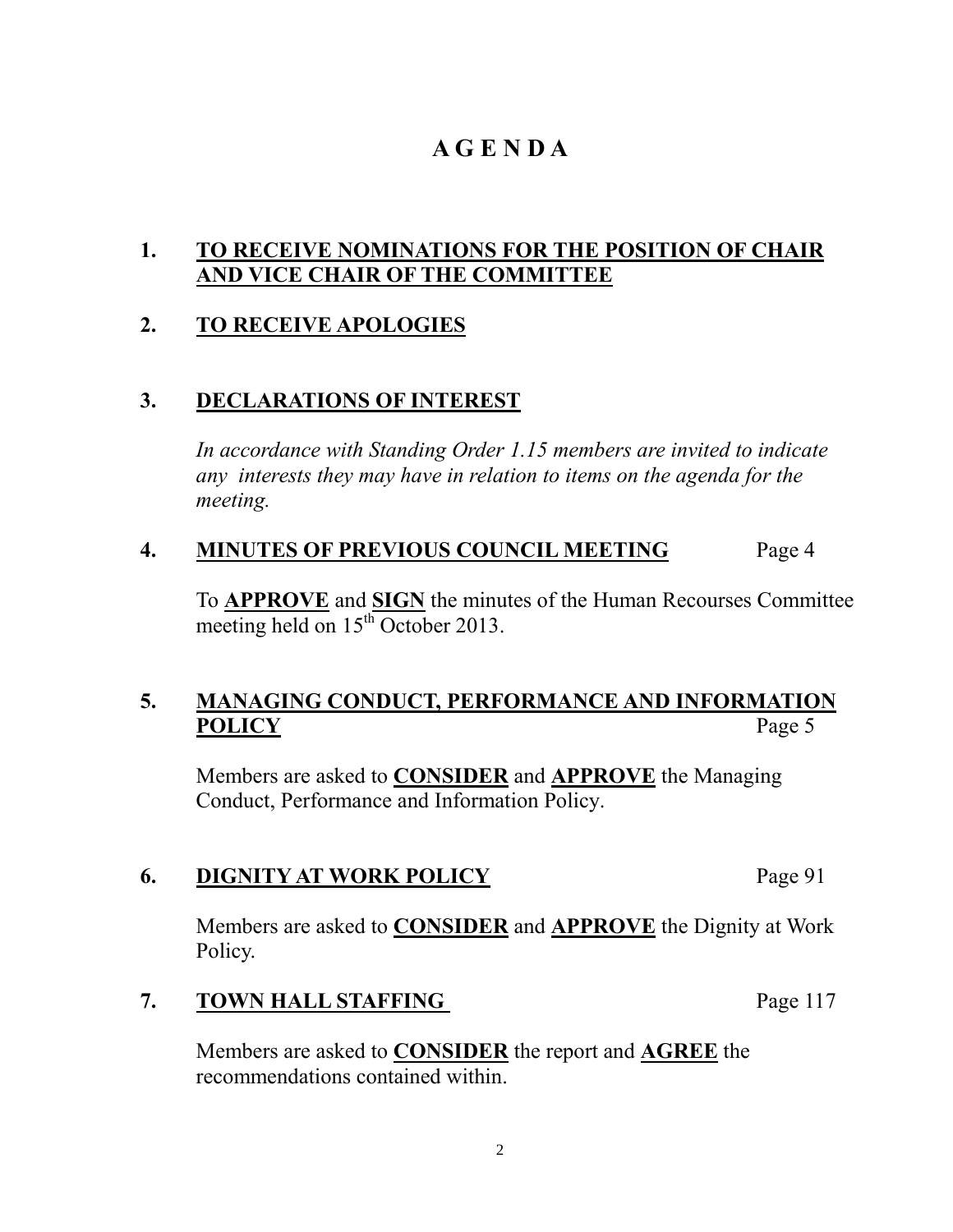### **8. CONTRACT OF EMPLOYMENT – ASSISTANT TOWN CLERK** Page 128

Members are asked to **CONSIDER** the report and **AGREE** the recommendations contained within.

### 9. **TOWN CLERKS ADDITIONAL HOURS** Page 136

Members are asked to **CONSIDER** the report and **AGREE** the recommendations contained within.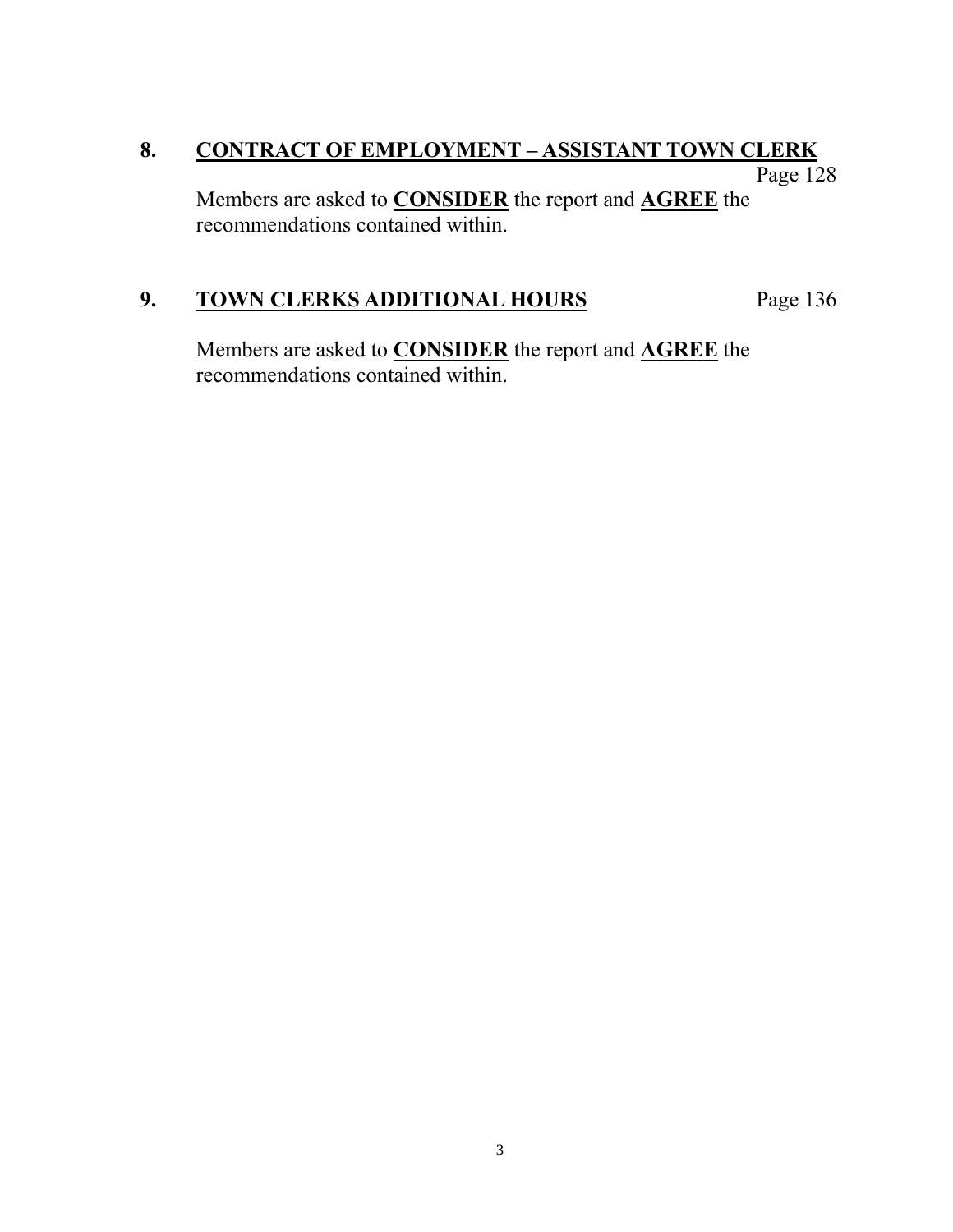#### A **MEETING** of the **HUMAN RESOURSES COMMITTEE** for the **TOWN OF PRESCOT** was held **on TUESSDAY, 15TH OCTOBER, 2013** in **the WEST STREET OFFICE COMPLEX, 9 WEST STREET, PRESCOT** commencing **at 1.00 P.M.**

#### **PRESENT:**

Councillors A Flanders (Chair), G Flatley (Vice Chair), L O'Keeffe, D Allen, D Friar, M Sommerfield, and J Molloy.

ALSO IN ATTENDANCE D. Wilson (Town Clerk)

- **1. TO RECEIVE APOLOGIES** All present.
- **2. DECLARATIONS OF INTEREST** No declarations of interest were made

#### **3. CO-OPTION OF MEMBERS** It was **UNANIMOUSLY RESOLVED** to CO-OPT Cllr J MOLLOY on to the Committee.

- **4. MINUTES OF PREVIOUS MEETINGS** It was **RESOLVED** to **APPROVE** the minutes of the meetings for  $30<sup>th</sup>$  January 2013,  $20<sup>th</sup>$  March 2013 and 30<sup>th</sup> May 2013 as a true and accurate record of the business transacted.
- **5. CONFIRMATION OF TOWN CLERKS PERMANENT APPOINTMENT** It was **UNANIMOUSLY RESOLVED** that members **APPROVED** the permanent appointment of the Town Clerk.
- **6. TOWN CLERKS PRIORITES FOR THE COMING YEAR**  It was **UNANIMOUSLY RESOLVED** that members **APPROVED** the Town Clerk's Individual Priorities for the coming year as submitted.

#### **The meeting closed at 1.30 p.m.**

**Dated:…………………………………. Signed: …………………………………………**

**Councillor A Flanders Chair of Committee**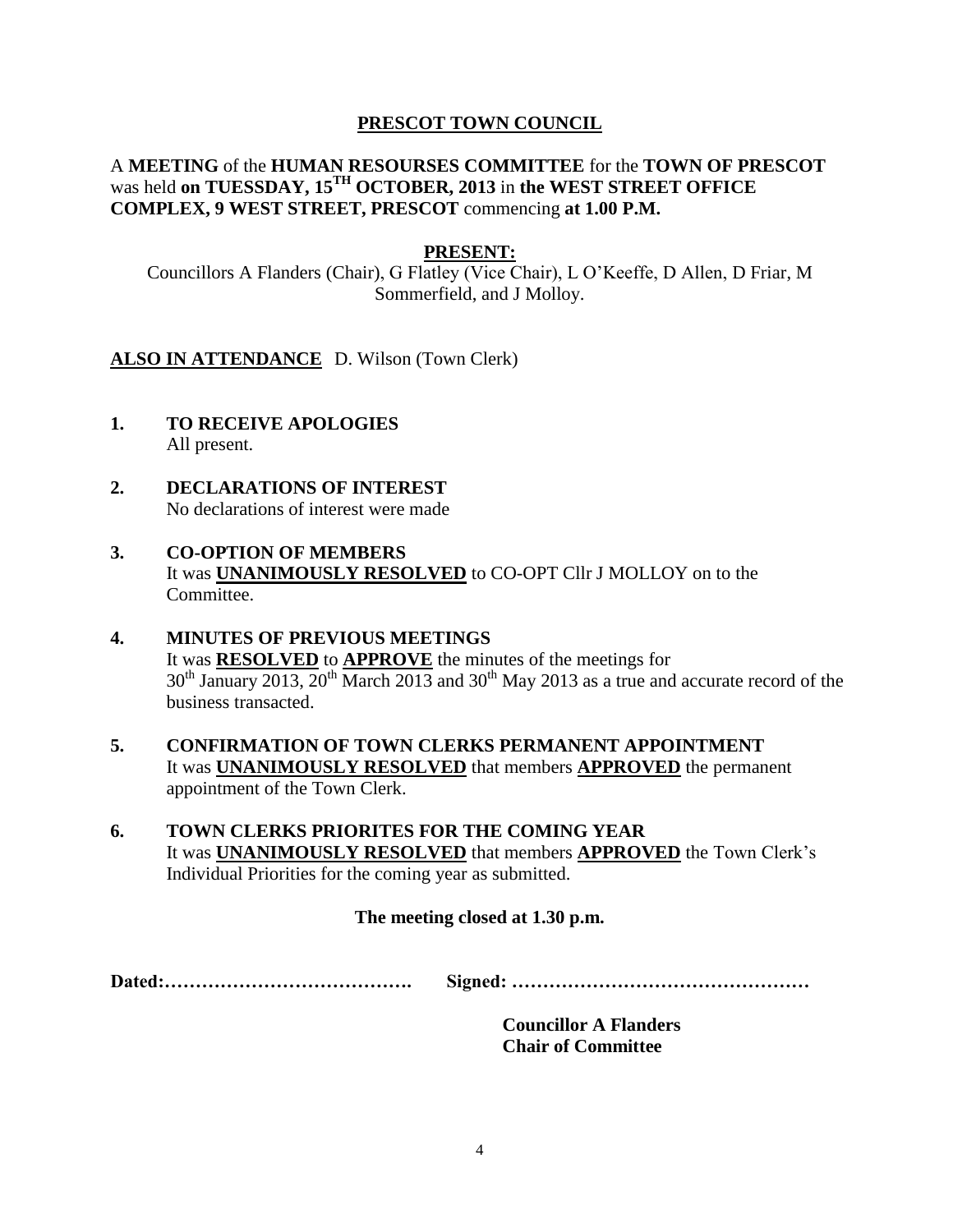### **PRESCOT TOWN COUNCIL HUMAN RESOURCES COMMITTEE MEETING JUNE 2014**

#### **REPORT TILTLE:**

MANAGING CONDUCT, PERFORMANCE AND INFORMATION POLICY

#### **BACKGROUND TO THE REPORT**

As members are aware one of the Town Clerk's priorities for the year was to address the Town Council's lack of Human Resources policies. Among those policies to be addressed were the Discipline, Grievance, Computer Use and Email and Telephone. All of those policies are addressed by the Managing Conduct, Performance and Information Policy.

### **PURPOSE OF THE REPORT**

Members are asked to consider the Managing Conduct, Performance and Information Policy and resolve to adopt the policy for the Town Council.

**REPORT PREPARED BY:**

Daniel Wilson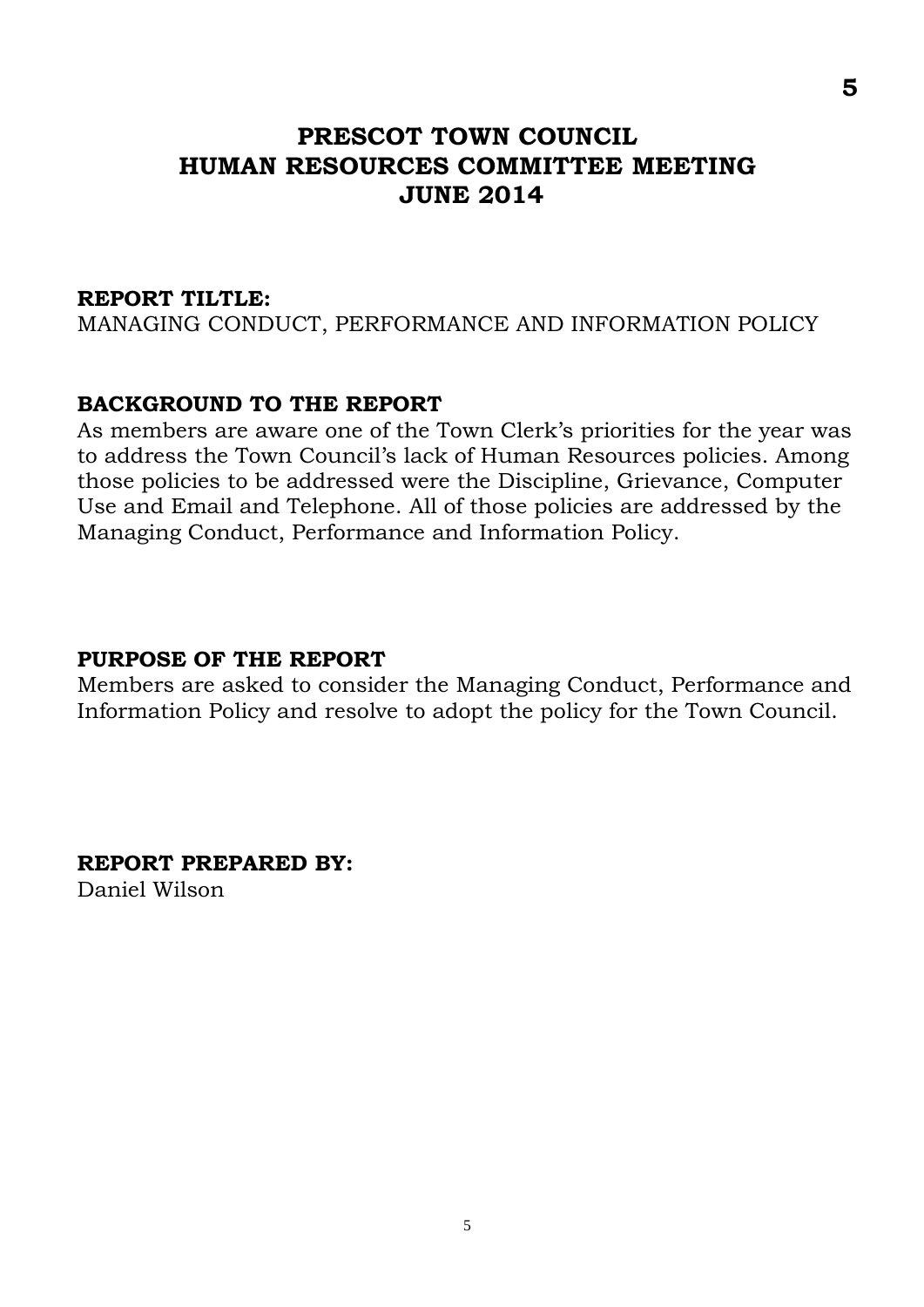### **PRESCOT TOWN COUNCIL HUMAN RESOURCES COMMITTEE MEETING JUNE 2014**

#### **REPORT TILTLE:**

Dignity at Work Policy

### **BACKGROUND TO THE REPORT**

As members are aware one of the Town Clerk's priorities for the year was to address the Town Council's lack of Human Resources policies. Among those policies to be addressed were the Bullying and Harassment / Dignity at Work. They are addressed by the Dignity at Work Policy.

#### **PURPOSE OF THE REPORT**

Members are asked to consider the Dignity at Work Policy and resolve to adopt the policy for the Town Council.

**REPORT PREPARED BY:**

Daniel Wilson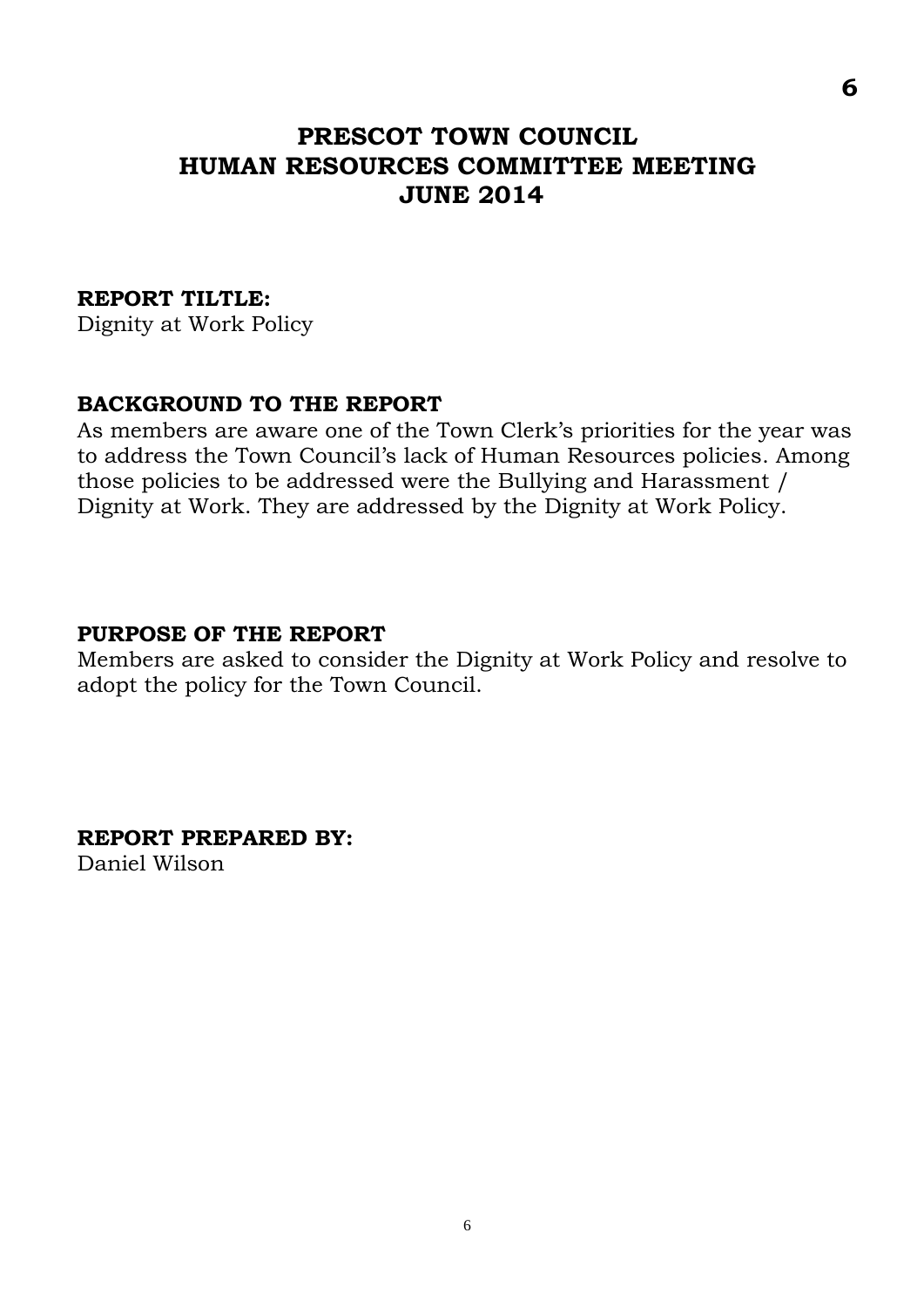### **PRESCOT TOWN COUNCIL HUMAN RESOURCES COMMITTEE MEETING June 2014**

### **REPORT TITLE:**

Town Hall Staffing

### **BACKGROUND TO THE REPORT**

As members are aware the New Town Hall Project was opened in May 2014. In order to ensure the Town Council are fully able to move forward with its vision for the future and meet the challenges of operating the building to its full capacity it is necessary to appropriate staff provision is available. The Town Clerk has therefore carried out a review of the staffing requirements of the Town Hall, bench marking against the other Town Councils in the borough.

### **PURPOSE OF THE REPORT**

Members are asked to consider the report and agree the recommendations.

### **REPORT PREPARED BY:**

Daniel Wilson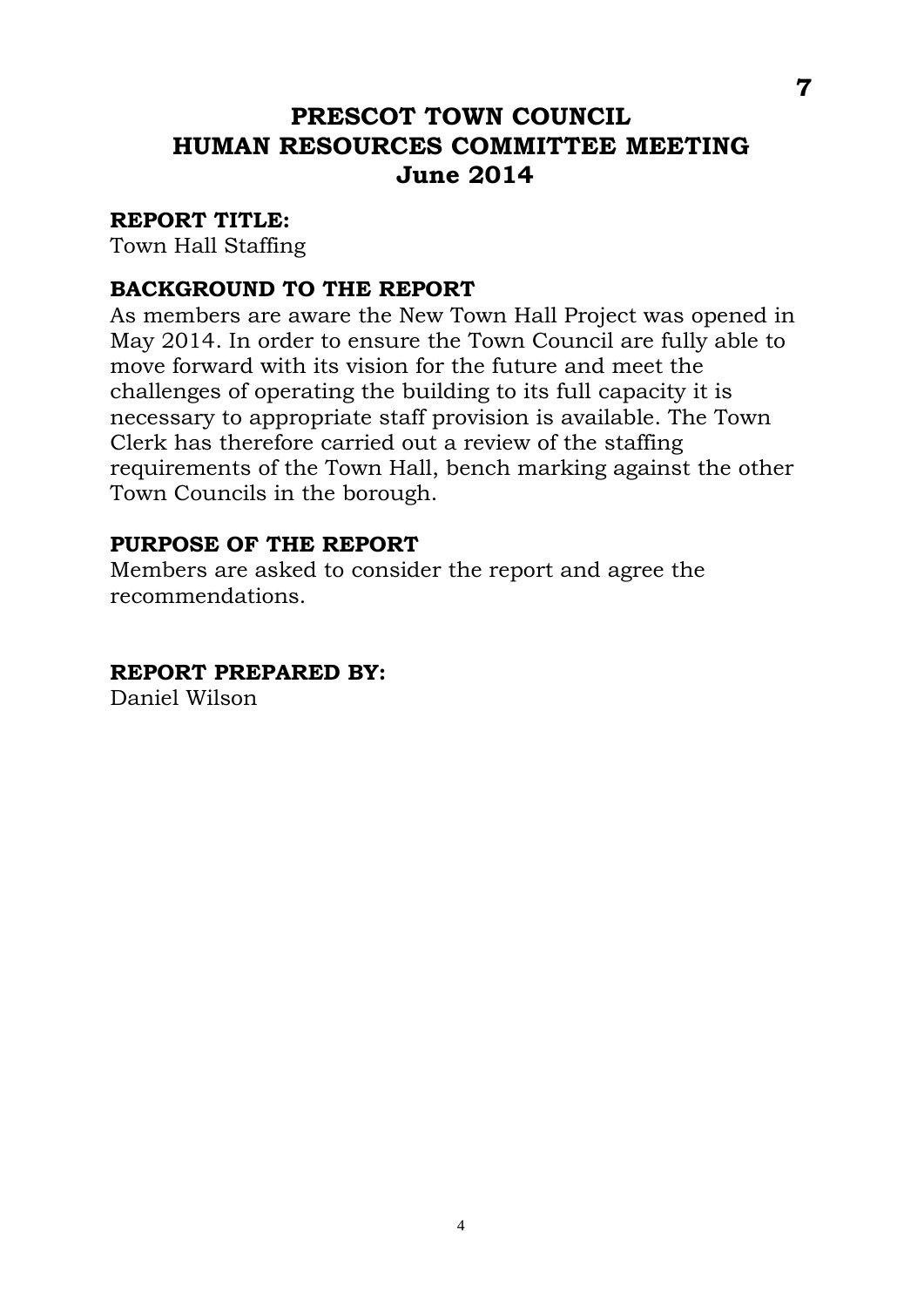### **PRESCOT TOWN COUNCIL Town Hall Staffing June 2014**

#### **1. INTRODUCTION**

- 1.1 As members are aware the New Town Hall Project was opened in May 2014. In order to ensure the Town Council are fully able to move forward with its vision for the future and meet the challenges of operating the building to its full capacity it is necessary to appropriate staff provision is available. The Town Clerk has therefore carried out a review of the staffing requirements of the Town Hall, bench marking against the other Town Councils in the borough.
- 1.2 The New Town Hall will provides facilities for hire including multi-function room, conference space, small meeting rooms, publicly accessible kitchen, bar facility (externalised) and long stay car parking spaces. In order to ensure these facilities are operated, maintained and available for use outside office hours there is requirement to employ a caretaking and cleaning facility.

| <b>Provision</b>           |
|----------------------------|
| <b>Multi-Function Room</b> |
| Conference Room            |
| <b>Council Chamber</b>     |
| Small Meeting Room x 2     |
| <b>Bar Facility</b>        |
| Kitchen Facility           |
| Long Stay Parking          |

# $\frac{2}{21}$  **BENCHMARKING**

2.1 As the Town Hall is a new facility, the Town Clerk has carried out an assessment of the facility and a benchmarking exercise comparing the costs of similar public sector services within the Knowsley area. The Town Clerk has provided a detailed explanation of caretaking and cleaner structures and costs (see appendix 1) for Halewood, Knowsley and Whiston Town Councils.

For the purpose of this benchmarking exercise information in relation to below headings has been taken into account.

- Number of buildings
- Staff compliment

#### 2.2 Halewood Town Council

#### Buildings

Halewood Town Council offices are housed in new Ravenscourt Development along with KMBC, KHT and Knowsley PTC services. In addition to this the Town Council operate facilities at the Arncliffe Centre and the Hollies Centre, both centres offer a function room for hire with bar, the Hollies is also described as having facilities for outside caterers to use. The bar facilities at both sites are operated in house. Both venues are located in buildings that are in the region of 40 years old. Parking is available at both locations.

In order to operate these facilities, Halewood Town Council employs the staff complement below including 110 caretaking and cleaning hours per week.

- Duty Officer
- Assistant Duty Officer
- Caretaker / Cleaner
- Cleaners x 3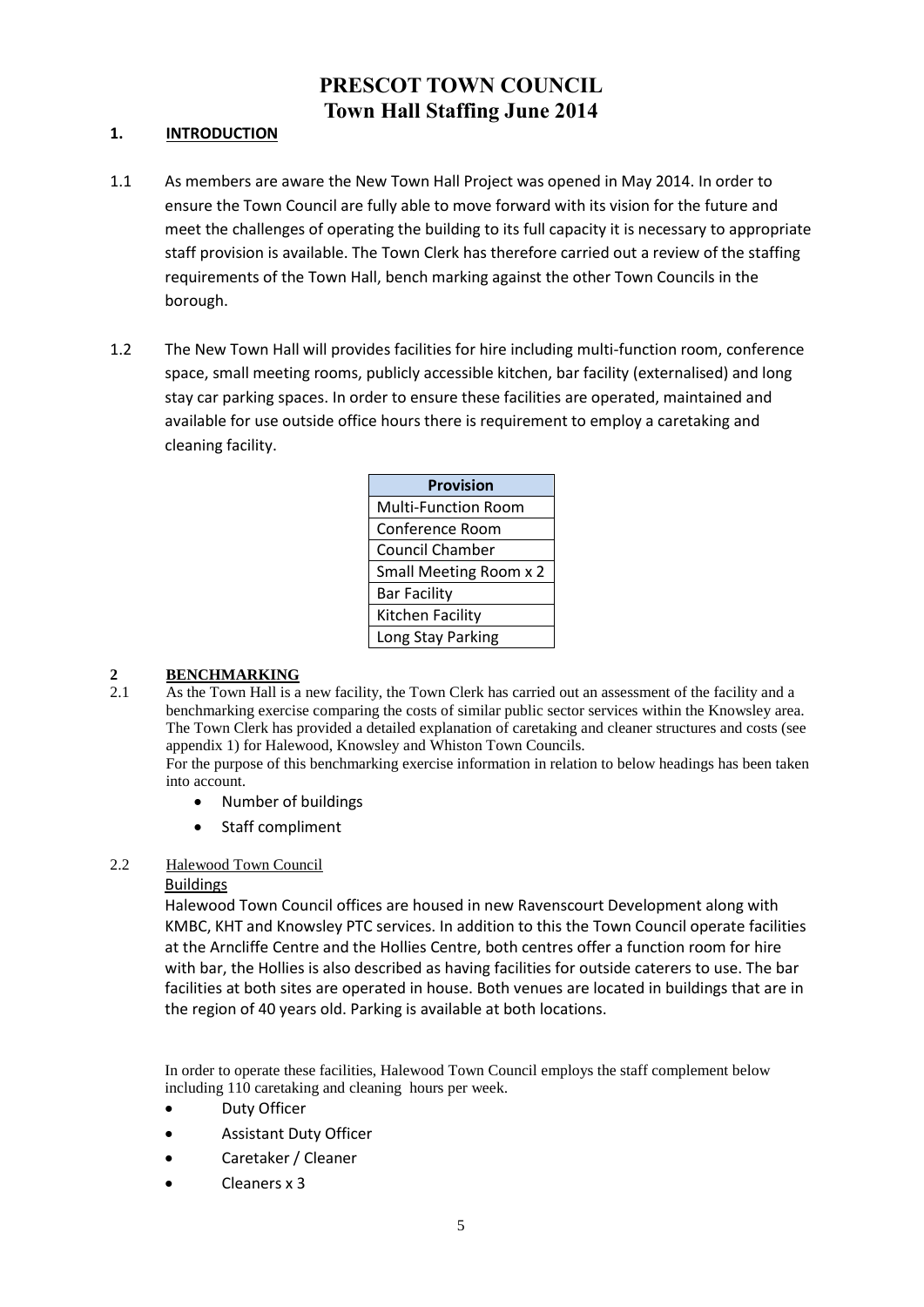#### 2.3 Knowsley Town Council

#### Buildings

Knowsley Town Council (KTC) offices are based at Knowsley Village Hall. The hall provides a similar facility to that of the new Prescot Town Hall with the exception of a permanent bar facility. In addition to this KTC also operate the Sports Pavilion at Pool Hey and The Bob Whiley Centre although the management of the latter has recently been taken over by a local community group who have taken responsibility for the running of the centre. No bar or catering facilities are available at either site.

In order to operate these facilities, Knowsley Town Council employs the staff complement below including 70 administration hours per week.

- Caretaker x 3
- Cleaner

#### 2.4 Whiston Town Council

#### Buildings

Whiston Town Council officers are located within Whiston Town Hall. Whiston Town Hall is the closest comparison with the new Prescot Town Hall, providing a large function room council chamber, office space and car parking. The town hall has also recently benefited from the addition of a fitness suite to accommodate a local boxing club. In addition to the Town Hall Whiston Town Council also operate facilities at the George Howard and the Robert Foulkes Centres. The Town Council have an externally provided bar facility at Whiston Town Hall. Each of the buildings offered by Whiston Town Council is quite different in age and appearance and size. The George Howard centre is the most contemporary followed by the Town Hall, the Robert Foulkes centre is a more traditional community centre. Considerable car parking is available at both the Town Hall and The George Howard centre.

In order to operate these facilities, events and administer the business of the Council, Whiston Town Council employs the staff complement below including 112 administration hours.

- Site Manager
- Caretaker x 5
- Cleaner x 5

#### 2.5 Prescot Town Council

#### Buildings

Prescot Town Council now operate the new Town Hall. At present Prescot Town does not have any caretaking or cleaning staff.

#### **3 FINDINGS**

3.1 The benchmarking exercise has revealed that there are a number of differences between operation, facilities and activities for each of the four Town Councils. However there are also a number of commonalities between Prescot's neighboring Town Councils.

#### 3.2 Buildings Staff Provision

Prescots neighbouring Town Councils make different levels of provision for their centres. In order to provide a basis for comparison the number of hours employed in managing (caretaking / cleaning) the centres has been averaged out in the table below.

| <b>Council</b> | <b>Number of Building</b> | <b>Total Staff Hours</b> | Average per centre |
|----------------|---------------------------|--------------------------|--------------------|
|                | physically managed        |                          |                    |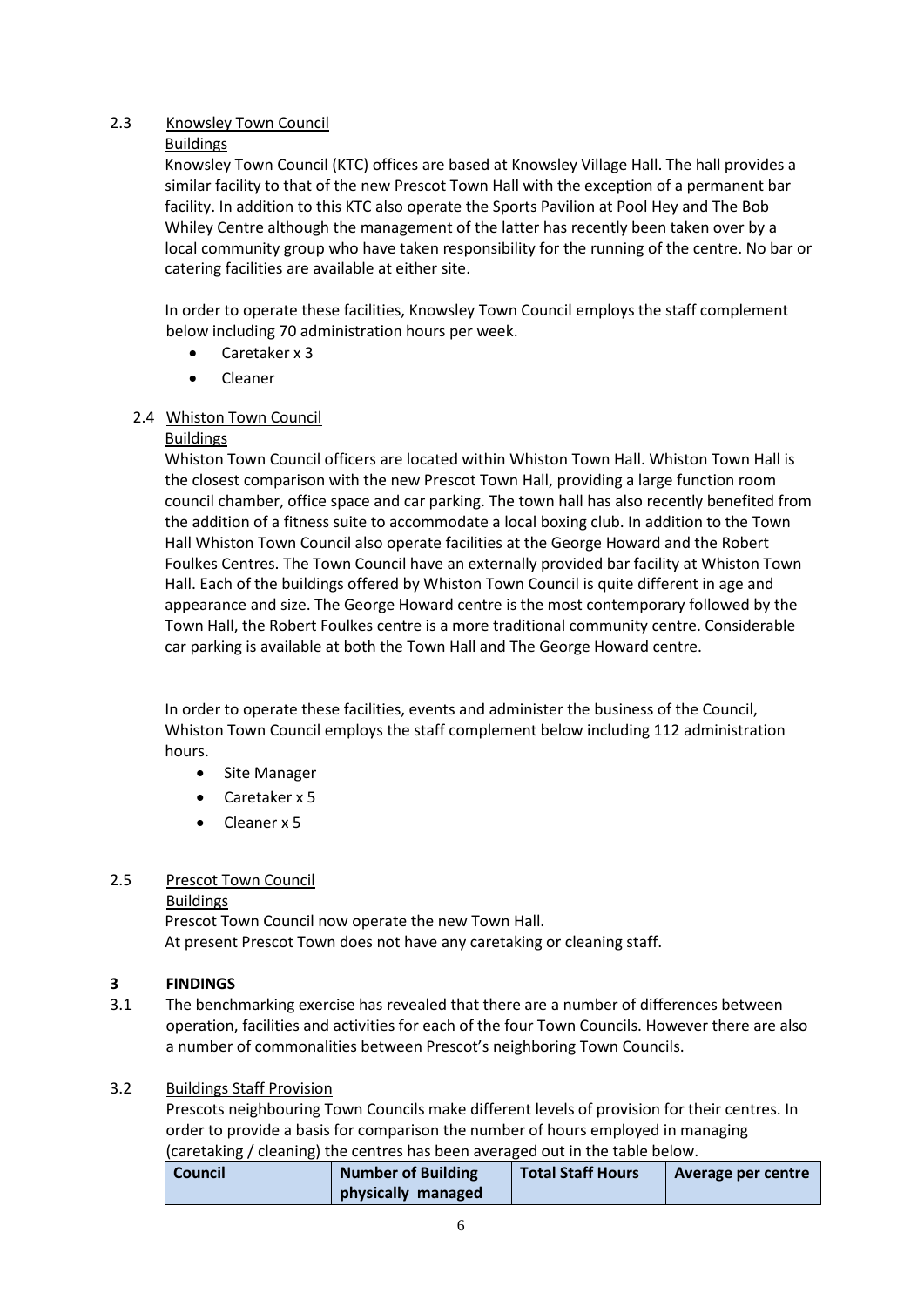| Halewood                | 143 |  |
|-------------------------|-----|--|
| Knowsley                | 100 |  |
| Whiston                 | 190 |  |
| <b>Combined average</b> | 62  |  |

The requirement for staff provision at centres is entirely dependent on the level of demand however the commonality between the neighbouring Town Councils should be recognised.

#### **4 CONCLUSIONS**

- 4.1 It is also apparent that the running of the New Town Hall will provide additional challenges, with the neighbouring Town Councils employing an average of 62 operational hours per centre.
- 4.2 Is clear from the bench marking exercise that the current staff establishment of Prescot Town Council is not adequate to maintain its high level of performance and manage and operate a new facility.

#### **5 PROPOSALS**

5.1 As members are aware the move to and operation of the new Town Hall is a significant landmark in the Town Councils history/ progression. In July 2013 the Town Clerk was tasked with developing a staff establishment that would support the achievement of these goals and enable the Council to operate the New Town Hall.

#### 5.2 Town Hall Staffing Requirement

The Town Clerk has developed a model of the caretaking staffing requirement at the New Town Hall which can be seen as appendix 2. The model includes cleaning hours but discounts office hours Mon- Fri 9am-5pm (as office staff will be attempt to provide support to hirers although this may not be feasible in all instances ). In order to ensure the Town Hall is able cope with all levels of demand the model shows the Town Hall operating a maximum capacity when a caretaking provision would be required this results in a caretaking provision of 66 hours. Associated costs and income have also been included to affirm financial viability of the caretaking provision (these costs are indicative of 60 hours per week). Any hire of facilities within office hours would be pure profit with the exception of heat and light costs. A job description for the Caretaker / Cleaner Role has been developed and is attached as appendix 3.

#### **6 RECOMMENDATIONS**

- 9.1 Using the powers granted under section 112(1) of the Local Government Act 1972 members:
	- Approve the appointment of ONE caretaker / cleaner until the demand for the Town Hall reaches such a point that further resources are required.
	- proposed job description and person specification as provided in appendix 3 to this report.

And

Instruct the Town Clerk to begin the recruitment process with immediate effect.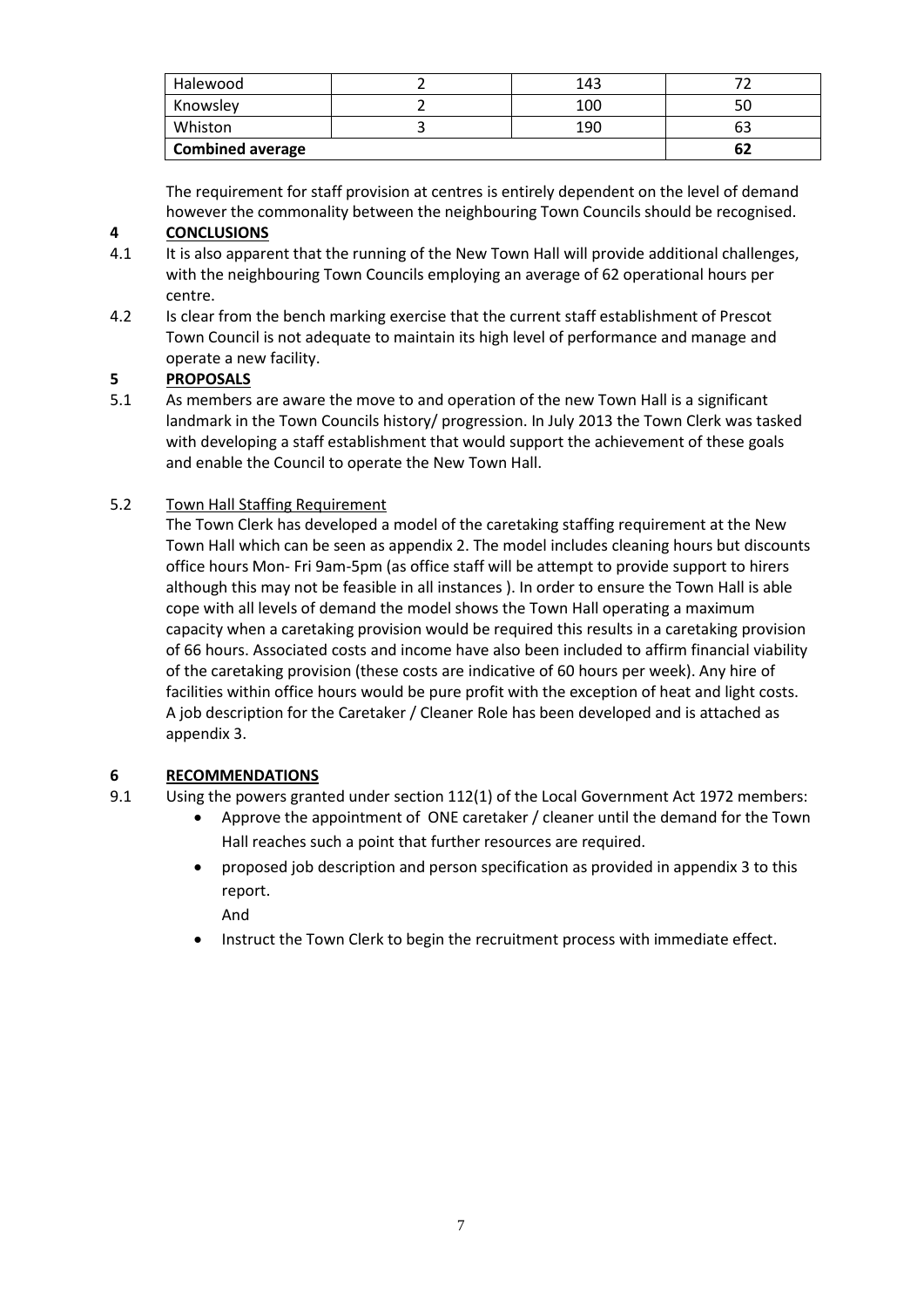|                                                                 |                |                      |                      |                 |        |            |                          | <b>APPENDIX 1</b>   |  |  |  |
|-----------------------------------------------------------------|----------------|----------------------|----------------------|-----------------|--------|------------|--------------------------|---------------------|--|--|--|
| <b>HALEWOOD</b>                                                 |                |                      |                      |                 |        |            |                          |                     |  |  |  |
| Information provided by the Town Clerk of Halewood Town Council |                |                      |                      |                 |        |            |                          |                     |  |  |  |
| Position                                                        | Salary Band    | <b>Annual Salary</b> |                      | Hours           | Actual | Pension On | NI On Costs              | <b>Actual Staff</b> |  |  |  |
|                                                                 |                |                      |                      | Worked          | Salary | Costs      |                          | Costs £             |  |  |  |
| Assistant Manager                                               | Scale 3/4      | 19,317               |                      | 35              | 19,317 | 2,221      | 1,209                    | 22,747              |  |  |  |
| Duty Officer                                                    | Scale 3        | 17,168               |                      | 35              | 17,168 | 1,974      | 985                      | 20,127              |  |  |  |
| <b>Assistant Duty Officer</b>                                   | Scale 2/3      | 16,379               |                      | 25              | 11,699 | 1,345      | 416                      | 13,461              |  |  |  |
| Caretaker / Cleaner                                             | Scale 1/2      | 15,598               |                      | 16              | 7,131  | 820        | $\blacksquare$           | 7,951               |  |  |  |
| Part-Time Domestic                                              | Scale 1        | 12,266               |                      | 12              | 4,206  | 484        | $\frac{1}{2}$            | 4,689               |  |  |  |
| Part-Time Domestic                                              | Scale 1        | 12,266               |                      | 8               | 2,804  | 322        | ä,                       | 3,126               |  |  |  |
| Part-Time Domestic                                              | Scale 1        | 12,266               |                      | $\overline{12}$ | 4,206  | 484        |                          | 4,689               |  |  |  |
| <b>Operational Staff Total</b>                                  |                |                      |                      | 143             |        |            |                          | 76,791              |  |  |  |
|                                                                 |                |                      |                      |                 |        |            |                          |                     |  |  |  |
|                                                                 |                |                      | <b>WHISTON</b>       |                 |        |            |                          |                     |  |  |  |
| Information provided by the Town Clerk of Whiston Town Council  |                |                      |                      |                 |        |            |                          |                     |  |  |  |
| Position                                                        | Salary Band    | <b>Annual Salary</b> |                      | Hours           | Actual | Pension On | NI On Costs              | <b>Actual Staff</b> |  |  |  |
|                                                                 |                |                      |                      | Worked          | Salary | Costs      |                          | Costs £             |  |  |  |
| Site Manager                                                    | Scale 5        | 21,244               |                      | 35              | 21,244 | 2,443      | 1,409                    | 25,096              |  |  |  |
| <b>Full Time Caretaker</b>                                      | Scale 1        | 12,266               |                      | 35              | 12,266 | 1,411      | 475                      | 14,152              |  |  |  |
| Part-Time Caretaker                                             | Scale 1        | 12,266               |                      | 4               | 1,402  | 161        |                          | 1,563               |  |  |  |
| Part-Time Caretaker                                             | Scale 1        | 12,266               |                      | 10              | 3,505  | 403        | ä,                       | 3,908               |  |  |  |
| Part-Time Caretaker                                             | Scale 1        | 12,266               |                      | 10              | 3,505  | 403        | $\overline{\phantom{a}}$ | 3,908               |  |  |  |
| Part-Time Caretaker                                             | Scale 1        | 12,266               |                      | 10              | 3,505  | 403        | $\overline{a}$           | 3,908               |  |  |  |
| Part-Time Domestic                                              | Scale 1        | 12,266               |                      | 10              | 3,505  | 403        | $\overline{\phantom{0}}$ | 3,908               |  |  |  |
| Part-Time Domestic                                              | Scale 1        | 12,266               |                      | 10              | 3,505  | 403        | L.                       | 3,908               |  |  |  |
| Part-Time Domestic                                              | Scale 1        | 12,266               |                      | 9               | 3,154  | 363        | $\blacksquare$           | 3,517               |  |  |  |
| Part-Time Domestic                                              | Scale 1        | 12,266               |                      | 6               | 2,103  | 242        | $\overline{a}$           | 2,345               |  |  |  |
| <b>Part-Time Domestic</b>                                       | Scale 1        | 12,266               |                      | 6               | 2,103  | 242        |                          | 2,345               |  |  |  |
| Caretaker Overtime                                              | Scale 1        | 12,266               | £6.74                | 45              | 15,865 | 1,824      | 850                      | 18,539              |  |  |  |
| <b>Operational Staff Total</b>                                  |                |                      |                      | 190             |        |            |                          | 87,096              |  |  |  |
|                                                                 |                |                      |                      |                 |        |            |                          |                     |  |  |  |
|                                                                 |                |                      |                      |                 |        |            |                          |                     |  |  |  |
|                                                                 |                |                      | <b>KNOWSLEY TOWN</b> |                 |        |            |                          |                     |  |  |  |
| Information provided by the Town Clerk of Knowsley Town Councl  |                |                      |                      |                 |        |            |                          |                     |  |  |  |
| <b>Full Time Caretaker</b>                                      | Scale 3        | 17,168               |                      | 35              | 17,168 | 1,974      | 985                      | 20,127              |  |  |  |
| <b>Full Time Caretaker</b>                                      | Scale 3        | 17,168               |                      | 35              | 17,168 | 1,974      | 985                      | 20,127              |  |  |  |
| Part-Time Caretaker                                             | Scale 3        | 17,168               |                      | 15              | 7,358  | 846        |                          | 8,204               |  |  |  |
| Part-Time Domestic                                              | Scale 1        | 12,489               |                      | 15              | 5,352  | 616        |                          | 5,968               |  |  |  |
| Attendance Bonus                                                | 350 per person | 2,100                |                      |                 | 2,100  | 242        | 290                      | 2,631               |  |  |  |
| Scheme payments                                                 |                |                      |                      |                 |        |            |                          |                     |  |  |  |
| <b>Operational Staff Total</b>                                  |                | 100                  |                      |                 |        | 57,058     |                          |                     |  |  |  |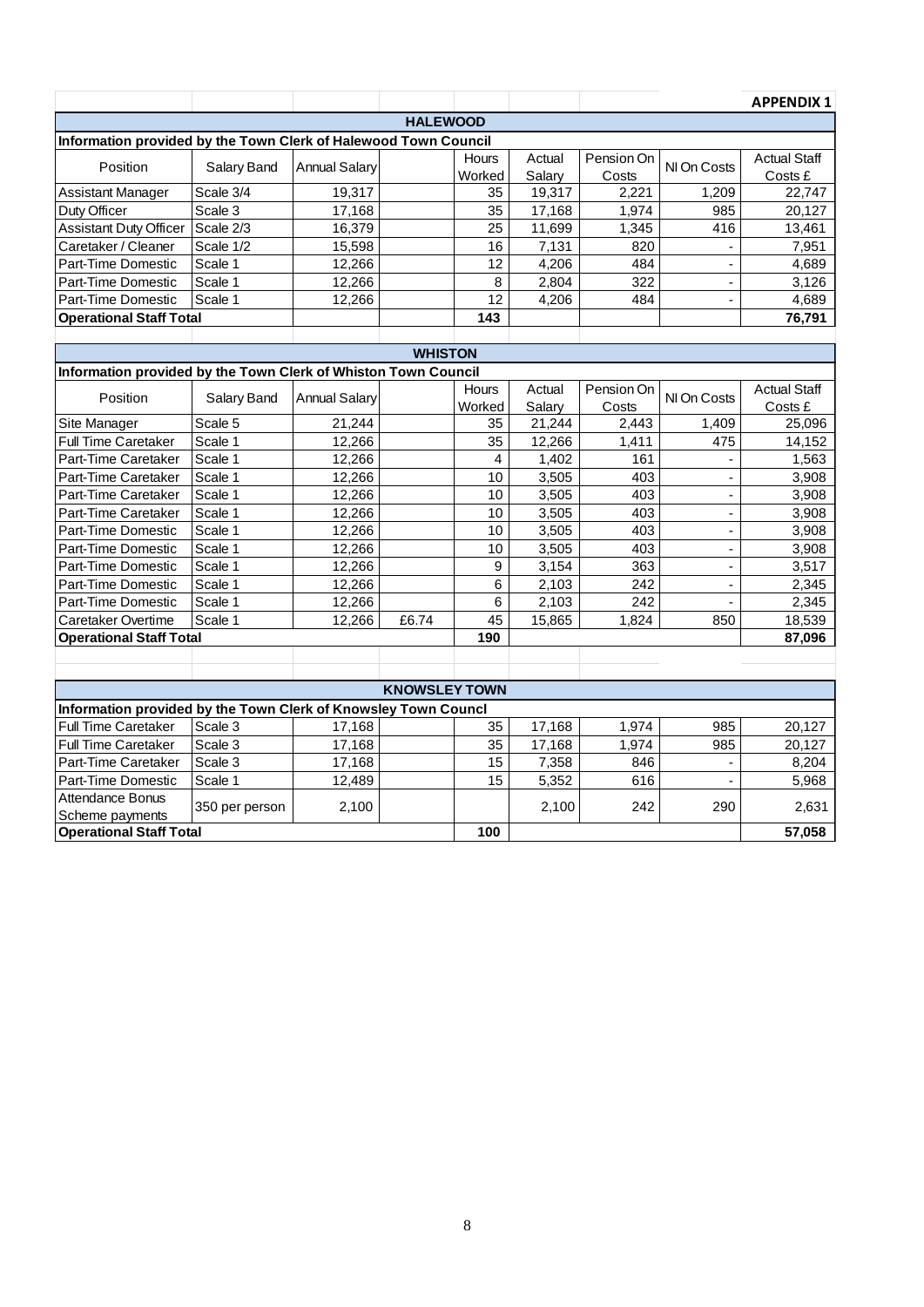#### **Appendix 2**

#### **Prescot Town Council**

| <b>Town Hall Caretaker Operating Hours</b> |         |                                 |                                          |                    |                                        |                |                |                    |                                                     |                         |             |                                  |           |              |                                |                  |                             |                    |               |
|--------------------------------------------|---------|---------------------------------|------------------------------------------|--------------------|----------------------------------------|----------------|----------------|--------------------|-----------------------------------------------------|-------------------------|-------------|----------------------------------|-----------|--------------|--------------------------------|------------------|-----------------------------|--------------------|---------------|
| Day                                        |         | <b>Cleaning</b><br><b>Hours</b> | <b>Community use within office hours</b> |                    |                                        |                |                |                    | <b>Community use outside office</b><br>hours        |                         |             |                                  |           |              | <b>Function</b><br><b>Hire</b> |                  | <b>CT Hours</b><br>Required |                    |               |
|                                            | $7 - 8$ | $8 - 9$                         |                                          |                    | $9 - 10 - 11 - 12 - 1 - 2 - 3 - 4 - 5$ |                |                |                    |                                                     | п.                      |             | $6 - 7$                          |           | $8 - 9 - 10$ | ÷,                             | 11               | $\blacksquare$              | 12                 |               |
| <b>Monday</b>                              | 0.5     | $\mathbf{1}$                    |                                          |                    |                                        |                |                |                    | 1                                                   |                         |             |                                  |           |              | 0.5                            |                  |                             |                    | 8             |
| <b>Tuesday</b>                             | 0.5     | $\mathbf{1}$                    |                                          |                    |                                        |                |                |                    |                                                     |                         |             |                                  |           |              | 0.5                            |                  |                             |                    | 8             |
| Wednesday                                  | 0.5     | $\mathbf{1}$                    |                                          |                    |                                        |                |                |                    |                                                     |                         |             |                                  |           |              | 0.5                            |                  |                             |                    | 8             |
| Thursday                                   | 0.5     | $\mathbf{1}$                    |                                          |                    |                                        |                |                |                    |                                                     |                         |             |                                  |           |              | 0.5                            |                  |                             |                    | 8             |
| Friday                                     | 0.5     | $\mathbf{1}$                    |                                          |                    |                                        |                |                |                    | 1                                                   |                         |             |                                  |           |              |                                |                  |                             |                    | 10.5          |
| <b>Saturday</b>                            |         |                                 |                                          |                    | $\mathbf{1}$                           |                |                |                    |                                                     |                         |             |                                  |           |              |                                |                  |                             |                    | 15            |
| <b>Sunday</b>                              |         |                                 |                                          |                    | 11                                     |                |                |                    |                                                     |                         |             |                                  |           |              |                                |                  |                             |                    | 8.5           |
|                                            |         |                                 |                                          | $\mathbf 0$        |                                        |                |                |                    |                                                     |                         |             |                                  |           |              |                                |                  |                             |                    |               |
| <b>Totals</b>                              |         | 5                               |                                          |                    | $\mathbf{1}$<br>$\overline{2}$         | $\overline{2}$ | $\overline{2}$ | $\overline{2}$     | 2<br>$\overline{7}$                                 | $\overline{\mathbf{z}}$ |             | $\overline{7}$<br>$\overline{7}$ | 6         | 6            | 4                              |                  | $\overline{2}$              |                    | 66            |
|                                            |         |                                 |                                          |                    |                                        |                |                |                    |                                                     |                         |             |                                  |           |              |                                |                  |                             |                    |               |
| <b>Cleaning</b>                            |         |                                 |                                          |                    |                                        |                |                |                    |                                                     |                         |             |                                  |           |              |                                |                  |                             |                    |               |
| <b>Office &amp; Community</b>              |         |                                 |                                          |                    |                                        |                |                |                    |                                                     |                         |             |                                  |           |              |                                |                  |                             |                    |               |
| <b>Community</b>                           |         |                                 |                                          |                    |                                        |                |                |                    | Hatching represents hours when an income is derived |                         |             |                                  |           |              |                                |                  |                             |                    |               |
| <b>Function</b>                            |         |                                 |                                          |                    |                                        |                |                |                    |                                                     |                         |             |                                  |           |              |                                |                  |                             |                    |               |
| <b>Associated Costs</b>                    |         |                                 |                                          |                    |                                        |                |                |                    |                                                     |                         |             |                                  |           |              |                                |                  |                             |                    |               |
|                                            |         |                                 |                                          |                    | <b>Cleaning</b>                        |                |                |                    |                                                     |                         |             |                                  |           |              |                                |                  |                             |                    |               |
|                                            |         | Cleaning                        |                                          |                    |                                        |                |                |                    |                                                     |                         |             | <b>Associated</b>                |           |              |                                |                  |                             |                    |               |
| Day                                        |         | <b>Hours</b>                    |                                          |                    | <b>Hours</b>                           |                | <b>CT Hrs</b>  |                    |                                                     |                         |             | income at lowest                 |           |              |                                | <b>Office Hr</b> |                             |                    |               |
|                                            |         |                                 |                                          |                    | <b>Costs</b>                           |                | Only           |                    | <b>CT Costs</b>                                     |                         |             | revieceable rate                 |           |              |                                | <b>Booking</b>   |                             |                    | <b>Profit</b> |
|                                            |         |                                 |                                          |                    |                                        |                |                |                    |                                                     |                         |             |                                  |           |              |                                |                  |                             |                    |               |
| Mon                                        |         |                                 | 1.5                                      | £                  | 11.48                                  |                | 6.5            | £                  | 49.73                                               |                         | f           |                                  |           | 50.00        |                                |                  |                             | £                  | 0.27          |
| Tue                                        |         |                                 | 1.5                                      | $\pmb{\mathsf{f}}$ | 11.48                                  |                | 6.5            | £                  | 49.73                                               |                         | £           |                                  |           | 50.00        |                                |                  |                             | £                  | 0.27          |
| Wed                                        |         |                                 | 1.5                                      | $\pmb{\mathsf{f}}$ | 11.48                                  |                | 6.5            | $\pmb{\mathsf{f}}$ | 49.73                                               |                         | £           |                                  |           | 50.00        |                                |                  |                             | $\pmb{\mathsf{f}}$ | 0.27          |
| Thu                                        |         |                                 |                                          | $1.5$ £            | 11.48                                  |                | $6.5$ £        |                    | 49.73                                               |                         | $\mathbf f$ |                                  |           | 50.00        |                                |                  |                             | £                  | 0.27          |
|                                            |         |                                 |                                          | $1.5$ £            | 11.48                                  |                | 9              | $\pmb{\mathsf{f}}$ | 68.85                                               |                         | $\mathbf f$ |                                  |           |              |                                |                  |                             | $\pmb{\mathsf{f}}$ |               |
| Fri                                        |         |                                 |                                          |                    |                                        |                |                |                    |                                                     |                         |             |                                  |           | 100.00       |                                |                  |                             |                    | 31.15         |
| Sat                                        |         |                                 | 1                                        | $\pmb{\mathsf{f}}$ | 7.65                                   |                | 15             | $\pmb{\mathsf{f}}$ | 114.75                                              |                         | $\mathbf f$ |                                  | 220.00    |              |                                |                  |                             | £                  | 105.25        |
| Sun                                        |         |                                 | $\mathbf{1}$                             | $\pmb{\mathsf{f}}$ | 7.65                                   |                | 8.5            | $\pmb{\mathsf{f}}$ | 65.03                                               |                         | $\mathbf f$ |                                  | 140.00    |              |                                |                  |                             | £                  | 74.98         |
|                                            |         |                                 |                                          |                    |                                        |                |                |                    |                                                     |                         |             |                                  |           |              |                                |                  |                             |                    |               |
| <b>Weekly Totals</b>                       |         |                                 | 9.5                                      | $\pmb{\epsilon}$   | 72.68                                  |                | 58.5 £         |                    | 447.53                                              |                         | £           |                                  | 660.00    |              |                                | $0.00$ £         |                             |                    | 212.48        |
| <b>Annual Totals</b>                       |         | 494                             |                                          |                    | £3,779.10                              |                | 3,042          |                    | £ 23,271.30 $\vert$ £                               |                         |             |                                  | 34,320.00 |              |                                |                  |                             |                    | £11,048.70    |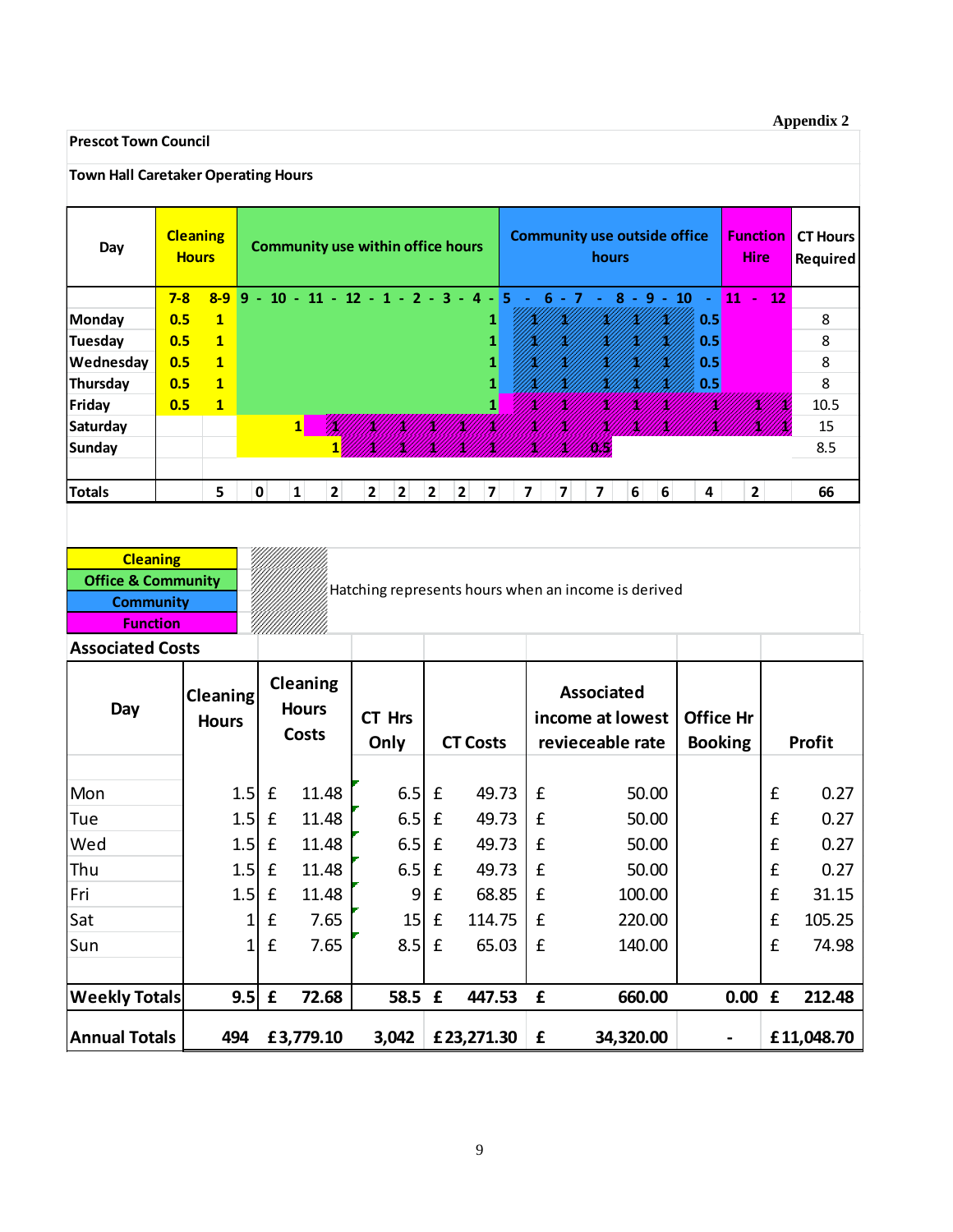### **Appendix 3**



#### **JOB DESCRIPTION**

| <b>POST TITLE:</b>      | <b>Town Hall Caretaker / Cleaner</b>                                                             |
|-------------------------|--------------------------------------------------------------------------------------------------|
| <b>GRADE:</b>           | Manual Grade 3 - Salary £12,614 pro rata                                                         |
| <b>HOURS:</b><br>demand | <b>Basic Contractual Hours 20 per week</b><br>Additional hours me be required subject to service |
| <b>ACCOUNTABLE TO:</b>  | <b>Town Clerk and Deputy Clerk</b>                                                               |
| <b>RESPONSIBLE FOR:</b> | <b>None</b>                                                                                      |

#### **Purpose of the Post**

To facilitate the day to day running of the Town Hall and ensure a clean and safe environment for users. To be responsible for the security of the premises and its contents. To offer a positive and welcoming service to the community and to provide groups and individuals with assistance, support or information in booking and using the facilities.

#### **Key Responsibilities**

#### **Building Management**

- 1. To ensure that the building is opened punctually, adequately heated and prepared for users, including the provision and arrangement of tables, chairs and other necessary equipment.
- 2. To act as main key holder for the site and be the first point of contact for emergency call-outs.
- 3. To monitor the condition of the building, systems, fixtures and contents and to report any obvious defects or need for maintenance.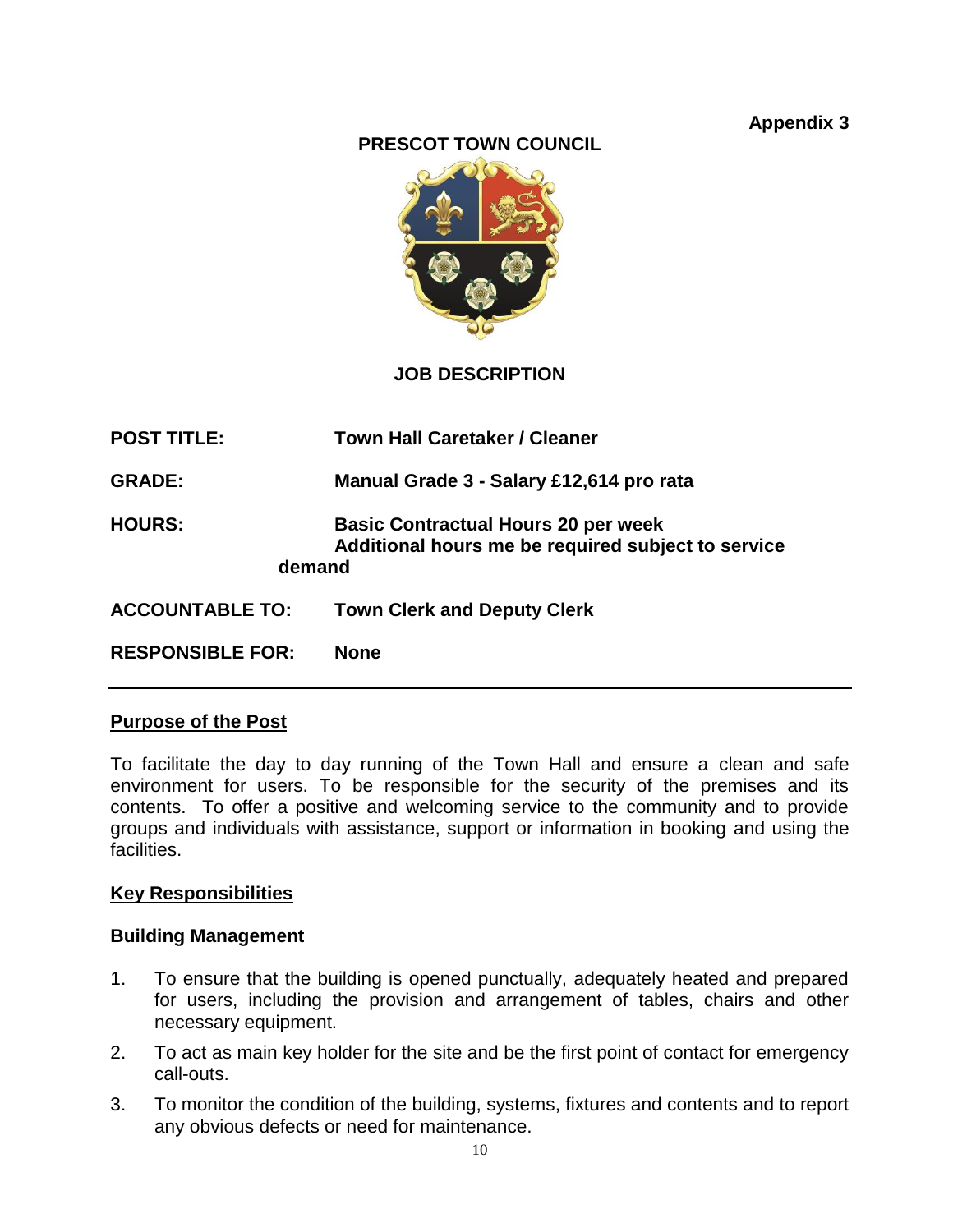- 4. To forward any booking requests from users to the Town Council admin section in accordance with the Town Hall Booking policy.
- 5. To promote the Town Hall to potential users in order to maximise usage whenever appropriate.
- *6.* To carry out weekly inspections of the building to ensure Health and Safety compliance using the checklist provided, Under guidance of the town clerk.
- 7. To be aware of the location of all stopcocks, gas and electricity meters and to provide readings as required.
- 8. To ensure that all escape routes are clear from obstruction, to assist in the operation of regular fire drills as required by Health and Safety Fire Regulations, and to ensure that all fire exit doors are operable during opening hours for the safety of the users of the Hall.
- 9. To maintain and update the Town Hall user handbook including a record of fire alarm tests.
- 10. To ensure that information provided on notice boards is maintained and up-to-date and that the Council's Certificate of Insurance is displayed.
- 11. To ensure that all heating and lighting is switched off after building usage has ceased.
- 12. To ensure that the Accident Book is kept up to date.

#### **Building Security**

- 13. To ensure the security of the premises and the testing/activation/deactivation/resetting of appropriate alarm systems.
- 14. To ensure that all windows, doors, shutters and gates are closed, locked and secured at the end of each day or after usage.

#### **Cleanliness and Hygiene**

- 15. To ensure the overall cleanliness of the premises, particularly toilets and food preparation areas.
- 16. To ensure the safe and secure storage of cleaning agents and other potentially hazardous materials.
- 17. To operate cleaning equipment in a safe way in accordance with manufacturer / COSHH regulations.
- 18. To ensure that there is an adequate supply of soap, towels, and toilet tissue in toilet areas and that any hand drying equipment is functioning properly.
- 19. To clean internal glass and internal and external door glass.
- 20. To clean internal and external windows at ground level.
- 21. To be responsible for maintaining stocks of cleaning equipment.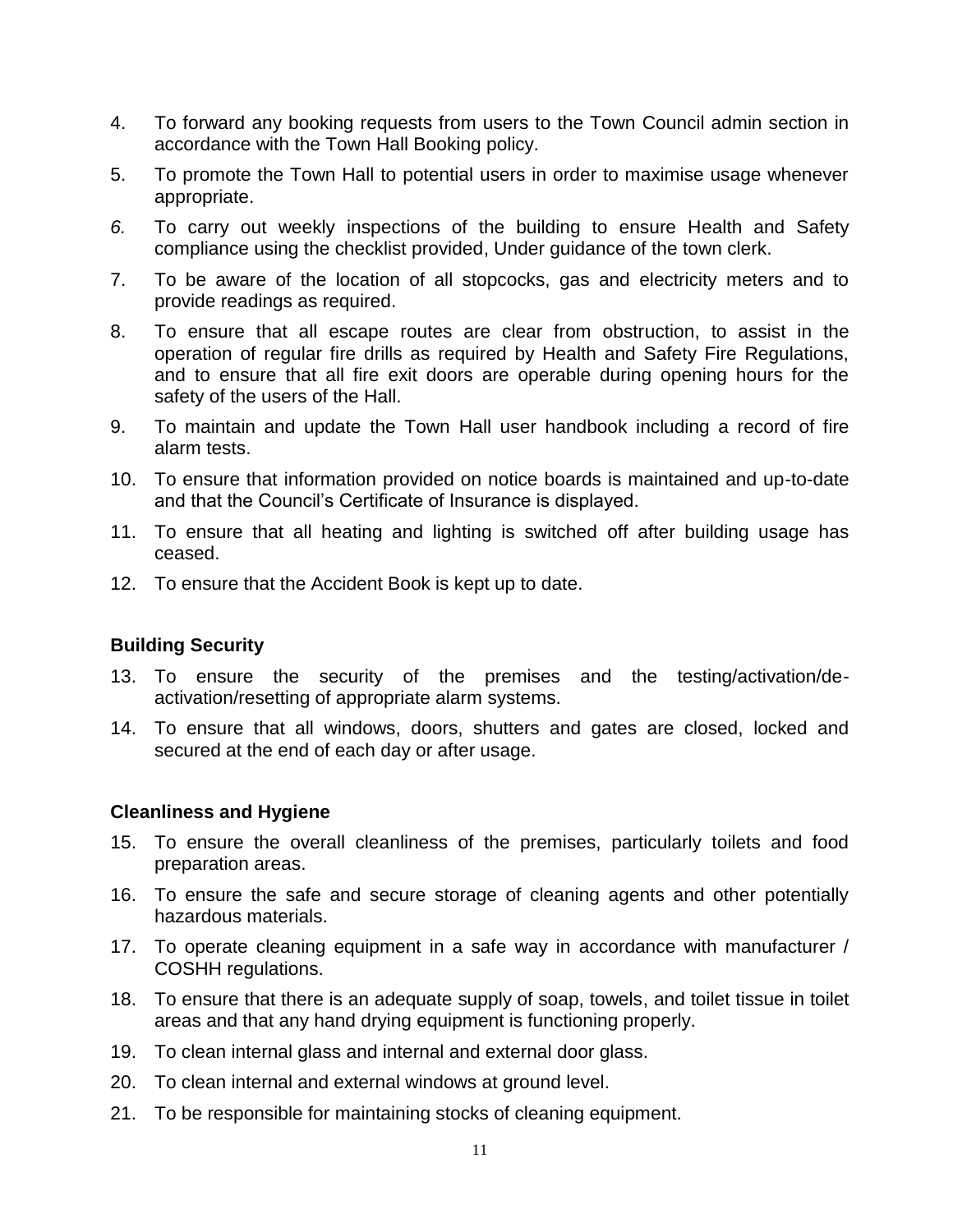#### **General Maintenance**

- 22. To undertake general maintenance and minor repairs to fabric and furnishings including replacing light bulbs, small re-painting jobs (such as entrance handrails or doors), toilet seats and flushes.
- 23. To ensure that all electrical appliances are switched off and unplugged after use, correctly stored away and operated in accordance with Health and Safety regulations.
- 24. To empty internal rubbish bins daily and ensure that external refuse is stored in an appropriate manner and to support any recycling initiatives.

#### **Grounds Maintenance**

- 25. To ensure that the surrounds of the building including paths, car park, flowerbeds and entrances are clean and free of litter, debris and weeds and report any obvious defects that may create a hazard.
- 26. To keep paths and entrances free of ice and snow (under direction from the Town Clerk).
- 27. Any other reasonable duties commensurate with the post and deemed appropriate by the Town Clerk.

#### **Other Operational Duties**

28. To act as primary first aider on site.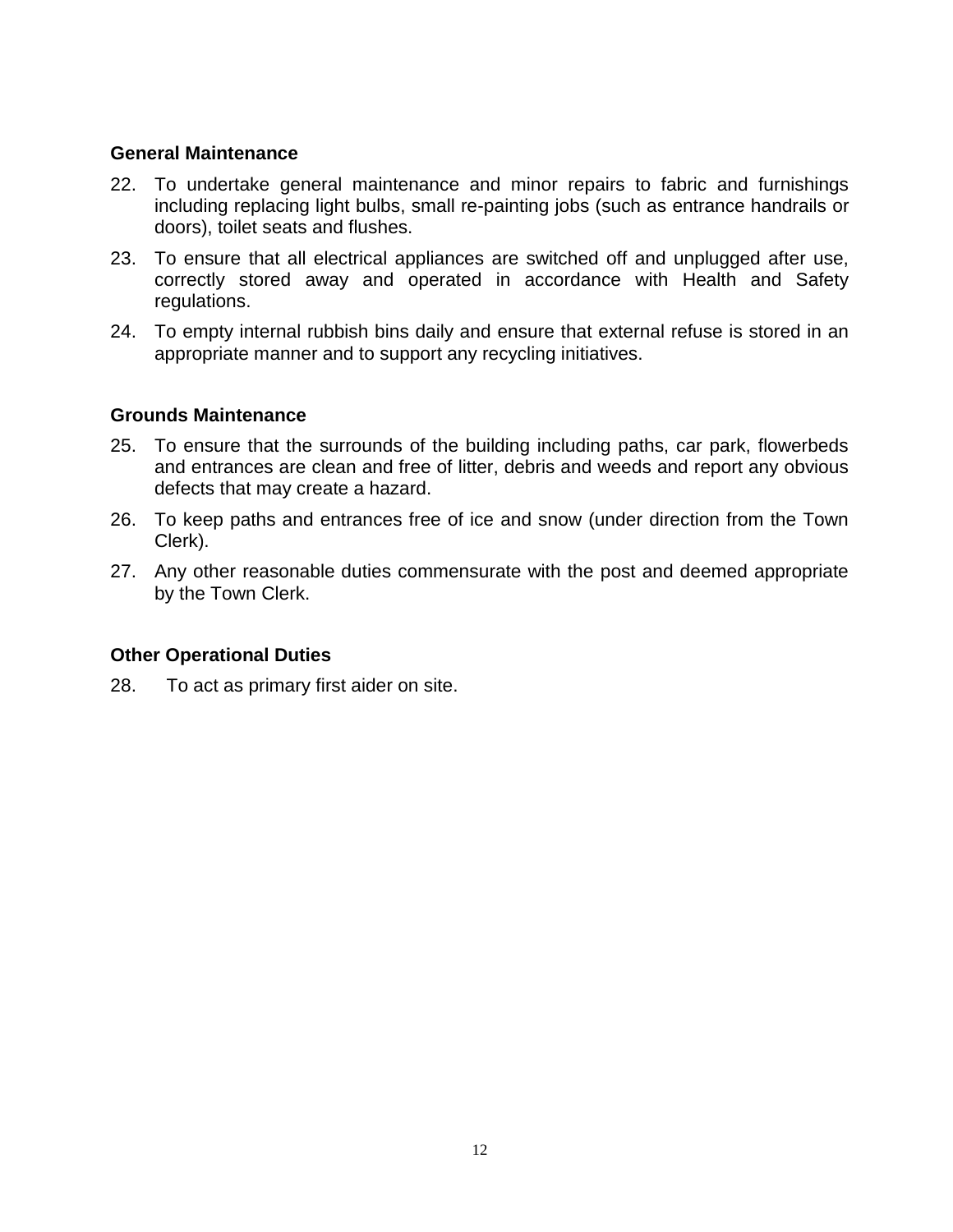

### **PERSON SPECIFICATION (UPDATED MARCH 2014)**

### **CARETAKER/CLEANER**

| <b>QUALIFICATIONS</b> | NVQ or Equivalent in Cleaning and support service<br>(preferred but not essential as training will be<br>provided) |  |
|-----------------------|--------------------------------------------------------------------------------------------------------------------|--|
|                       | Basic Health & Safety (preferred but not<br>essential as training will be provided.                                |  |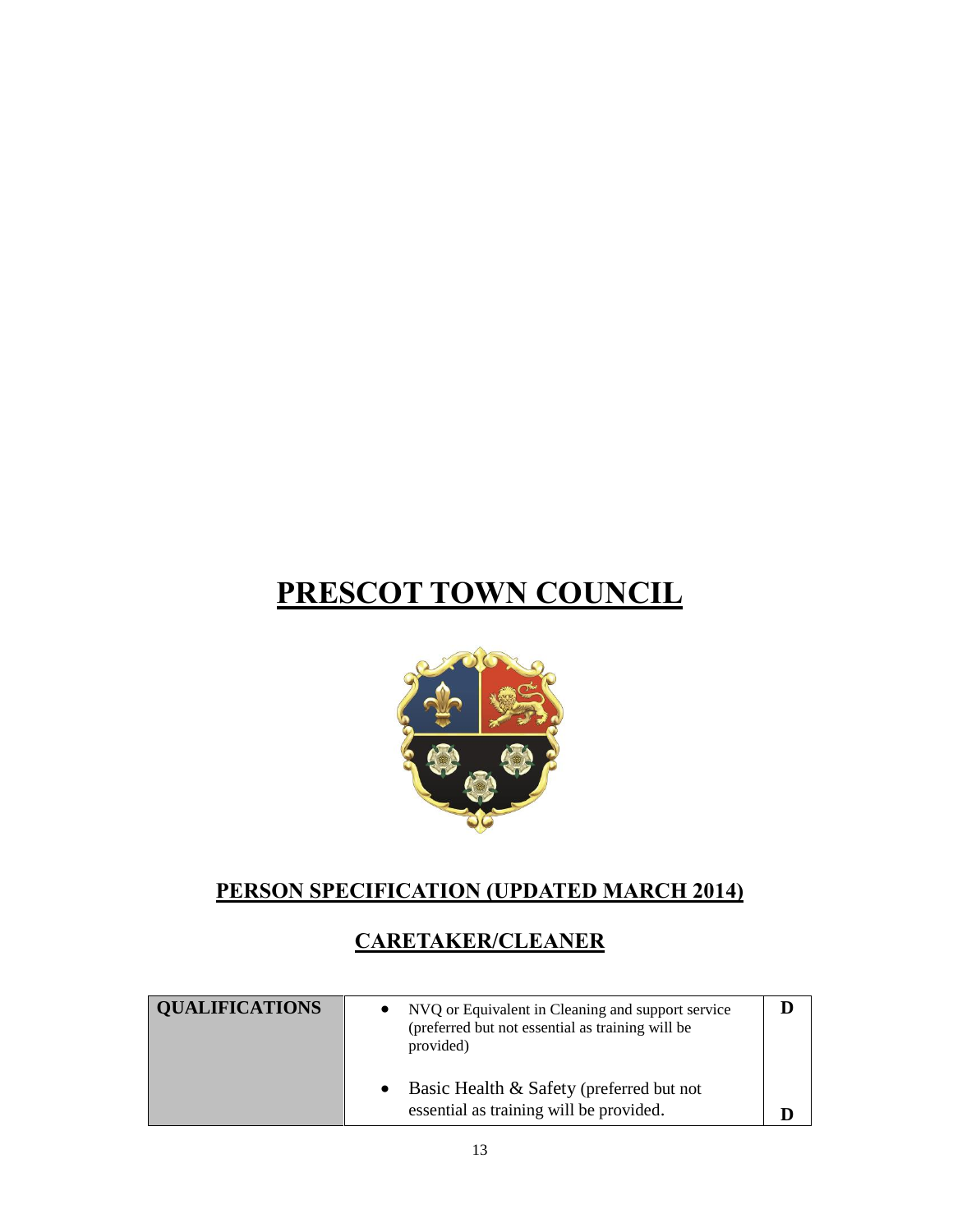|                                     | Manual Handling (preferred but not essential as                                                             | D |
|-------------------------------------|-------------------------------------------------------------------------------------------------------------|---|
|                                     | training will be provided)<br>First Aid Training (preferred but not essential as                            | D |
|                                     | training will be provided)                                                                                  |   |
| <b>SKILLS</b>                       | Ability to take responsibility for the opening<br>$\bullet$<br>and closing of the building.                 | E |
|                                     | The ability to ensure that the cleanliness of<br>٠<br>the work place is maintained to a high<br>standard.   | E |
|                                     | The ability to undertake minor repairs.                                                                     | E |
|                                     | The ability to maintain adequate stock/stores.                                                              | E |
|                                     | Ability to use equipment as instructed and<br>trained.                                                      | E |
|                                     | Ability to inform management of any health<br>and safety issues which could place<br>individuals in danger. | E |
|                                     | The ability to comply with health and Safety<br>as the requirements for duties and<br>responsibilities      | E |
| <b>PERSONAL</b><br><b>QUALITIES</b> | Committed to public standards and enhancing<br>community life                                               | E |
|                                     | Committed to the highest standards of<br>customer care                                                      | E |
|                                     | The ability to work as a member of a team                                                                   | E |
|                                     | Ability to recognise opportunities for service<br>development                                               | E |
|                                     | Positive, flexible attitude with a proactive<br>approach.                                                   | E |
|                                     | Willingness to undertake "call outs".                                                                       | E |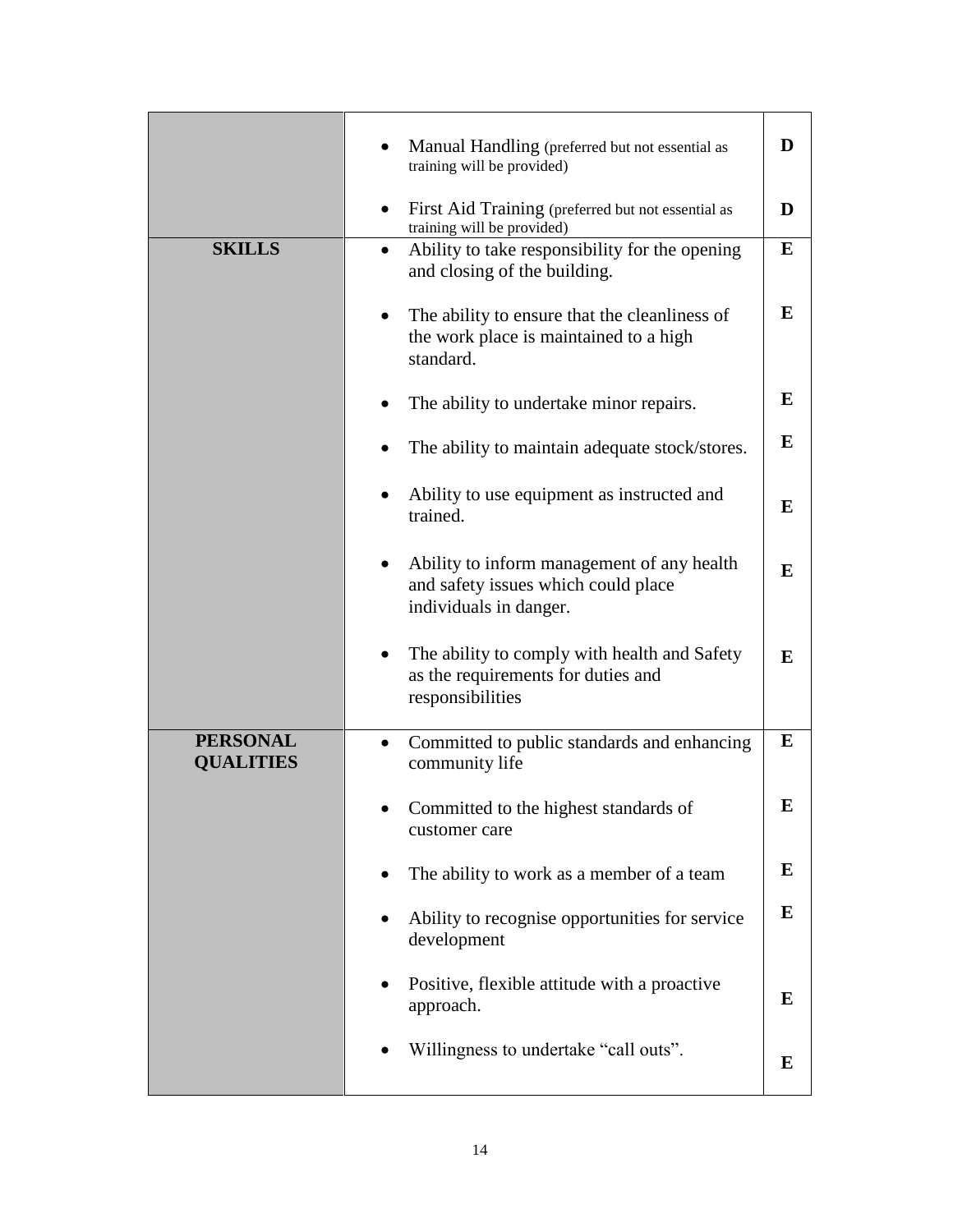**E = Essential**

### **D = Desirable**

**Appendix 3**

### **PRESCOT TOWN COUNCIL**



**JOB DESCRIPTION** 

| <b>POST TITLE:</b>      | <b>Town Hall Caretaker / Cleaner</b>                                                             |
|-------------------------|--------------------------------------------------------------------------------------------------|
| <b>GRADE:</b>           | Manual Grade 3 - Salary £12,614 pro rata                                                         |
| <b>HOURS:</b><br>demand | <b>Basic Contractual Hours 20 per week</b><br>Additional hours me be required subject to service |
| <b>ACCOUNTABLE TO:</b>  | <b>Town Clerk and Deputy Clerk</b>                                                               |
| <b>RESPONSIBLE FOR:</b> | <b>None</b>                                                                                      |

#### **Purpose of the Post**

To facilitate the day to day running of the Town Hall and ensure a clean and safe environment for users. To be responsible for the security of the premises and its contents. To offer a positive and welcoming service to the community and to provide groups and individuals with assistance, support or information in booking and using the facilities.

#### **Key Responsibilities**

#### **Building Management**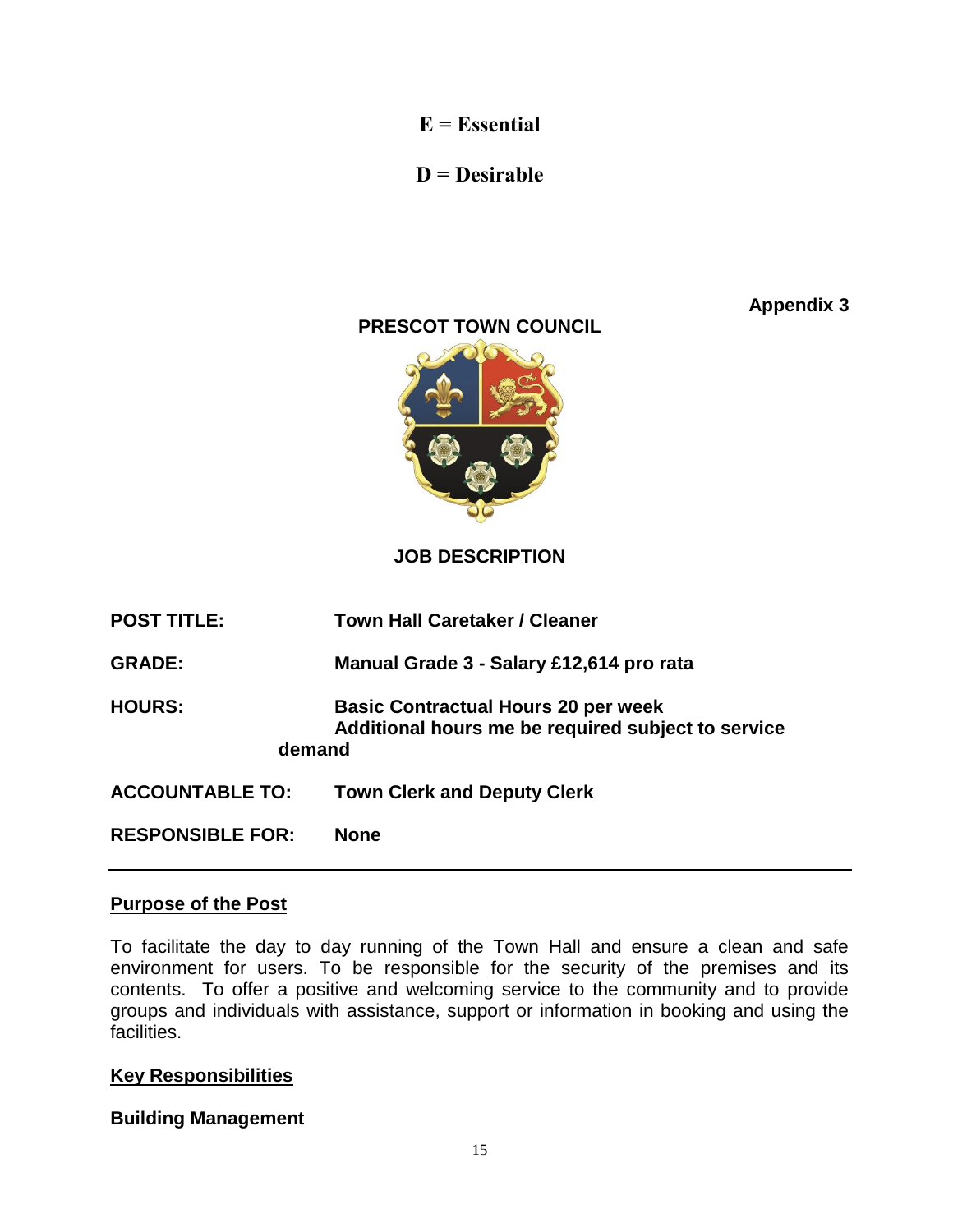- 29. To ensure that the building is opened punctually, adequately heated and prepared for users, including the provision and arrangement of tables, chairs and other necessary equipment.
- 30. To act as main key holder for the site and be the first point of contact for emergency call-outs.
- 31. To monitor the condition of the building, systems, fixtures and contents and to report any obvious defects or need for maintenance.
- 32. To forward any booking requests from users to the Town Council admin section in accordance with the Town Hall Booking policy.
- 33. To promote the Town Hall to potential users in order to maximise usage whenever appropriate.
- *34.* To carry out weekly inspections of the building to ensure Health and Safety compliance using the checklist provided, Under guidance of the town clerk.
- 35. To be aware of the location of all stopcocks, gas and electricity meters and to provide readings as required.
- 36. To ensure that all escape routes are clear from obstruction, to assist in the operation of regular fire drills as required by Health and Safety Fire Regulations, and to ensure that all fire exit doors are operable during opening hours for the safety of the users of the Hall.
- 37. To maintain and update the Town Hall user handbook including a record of fire alarm tests.
- 38. To ensure that information provided on notice boards is maintained and up-to-date and that the Council's Certificate of Insurance is displayed.
- 39. To ensure that all heating and lighting is switched off after building usage has ceased.
- 40. To ensure that the Accident Book is kept up to date.

#### **Building Security**

- 41. To ensure the security of the premises and the testing/activation/deactivation/resetting of appropriate alarm systems.
- 42. To ensure that all windows, doors, shutters and gates are closed, locked and secured at the end of each day or after usage.

#### **Cleanliness and Hygiene**

- 43. To ensure the overall cleanliness of the premises, particularly toilets and food preparation areas.
- 44. To ensure the safe and secure storage of cleaning agents and other potentially hazardous materials.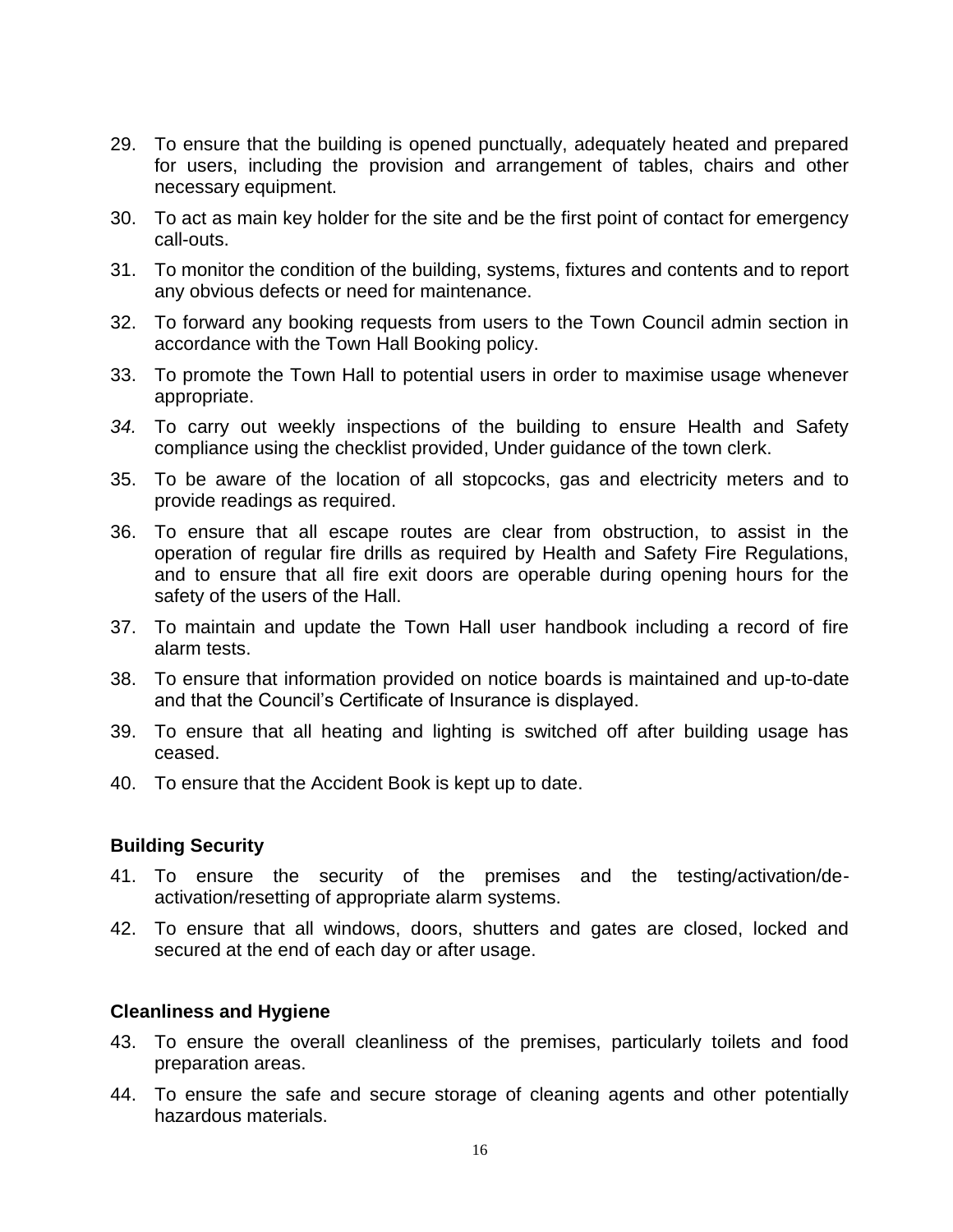- 45. To operate cleaning equipment in a safe way in accordance with manufacturer / COSHH regulations.
- 46. To ensure that there is an adequate supply of soap, towels, and toilet tissue in toilet areas and that any hand drying equipment is functioning properly.
- 47. To clean internal glass and internal and external door glass.
- 48. To clean internal and external windows at ground level.
- 49. To be responsible for maintaining stocks of cleaning equipment.

#### **General Maintenance**

- 50. To undertake general maintenance and minor repairs to fabric and furnishings including replacing light bulbs, small re-painting jobs (such as entrance handrails or doors), toilet seats and flushes.
- 51. To ensure that all electrical appliances are switched off and unplugged after use, correctly stored away and operated in accordance with Health and Safety regulations.
- 52. To empty internal rubbish bins daily and ensure that external refuse is stored in an appropriate manner and to support any recycling initiatives.

#### **Grounds Maintenance**

- 53. To ensure that the surrounds of the building including paths, car park, flowerbeds and entrances are clean and free of litter, debris and weeds and report any obvious defects that may create a hazard.
- 54. To keep paths and entrances free of ice and snow (under direction from the Town Clerk).
- 55. Any other reasonable duties commensurate with the post and deemed appropriate by the Town Clerk.

#### **Other Operational Duties**

56. To act as primary first aider on site.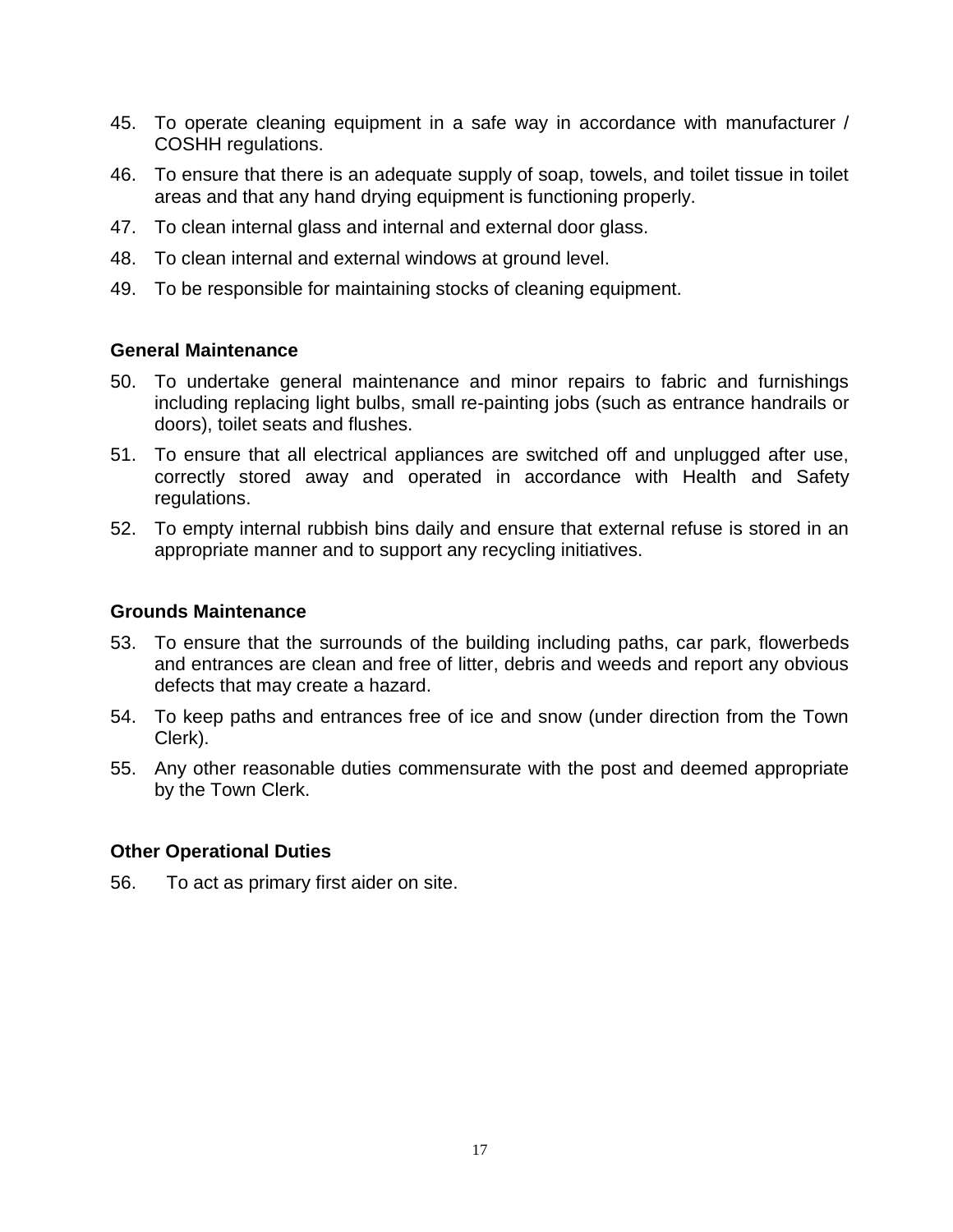### **CARETAKER/CLEANER**

#### 18

### **PERSON SPECIFICATION (UPDATED MARCH 2014)**



# **PRESCOT TOWN COUNCIL**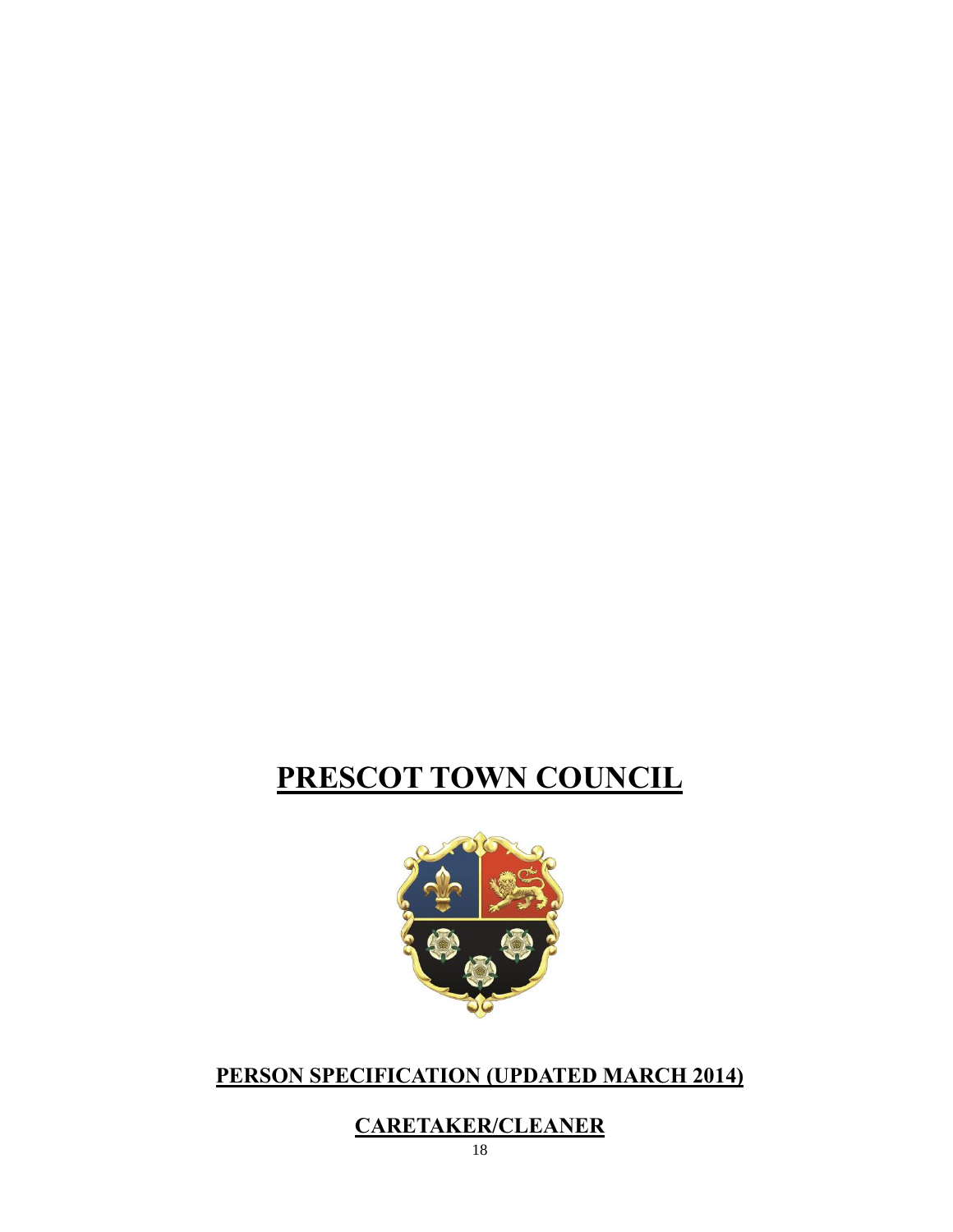| <b>QUALIFICATIONS</b>               | NVQ or Equivalent in Cleaning and support service<br>(preferred but not essential as training will be                    | D |
|-------------------------------------|--------------------------------------------------------------------------------------------------------------------------|---|
|                                     | provided)                                                                                                                |   |
|                                     | Basic Health & Safety (preferred but not                                                                                 |   |
|                                     | essential as training will be provided.                                                                                  | D |
|                                     | Manual Handling (preferred but not essential as<br>training will be provided)                                            | D |
|                                     | First Aid Training (preferred but not essential as<br>training will be provided)                                         | D |
| <b>SKILLS</b>                       | Ability to take responsibility for the opening<br>and closing of the building.                                           | E |
|                                     | The ability to ensure that the cleanliness of<br>the work place is maintained to a high<br>standard.                     | E |
|                                     | The ability to undertake minor repairs.                                                                                  | E |
|                                     | The ability to maintain adequate stock/stores.                                                                           | E |
|                                     | Ability to use equipment as instructed and<br>trained.                                                                   | E |
|                                     | Ability to inform management of any health<br>$\bullet$<br>and safety issues which could place<br>individuals in danger. | E |
|                                     | The ability to comply with health and Safety<br>as the requirements for duties and<br>responsibilities                   | E |
| <b>PERSONAL</b><br><b>QUALITIES</b> | Committed to public standards and enhancing<br>community life                                                            | E |
|                                     | Committed to the highest standards of<br>customer care                                                                   | E |
|                                     | The ability to work as a member of a team                                                                                | E |
|                                     | Ability to recognise opportunities for service<br>development                                                            | E |